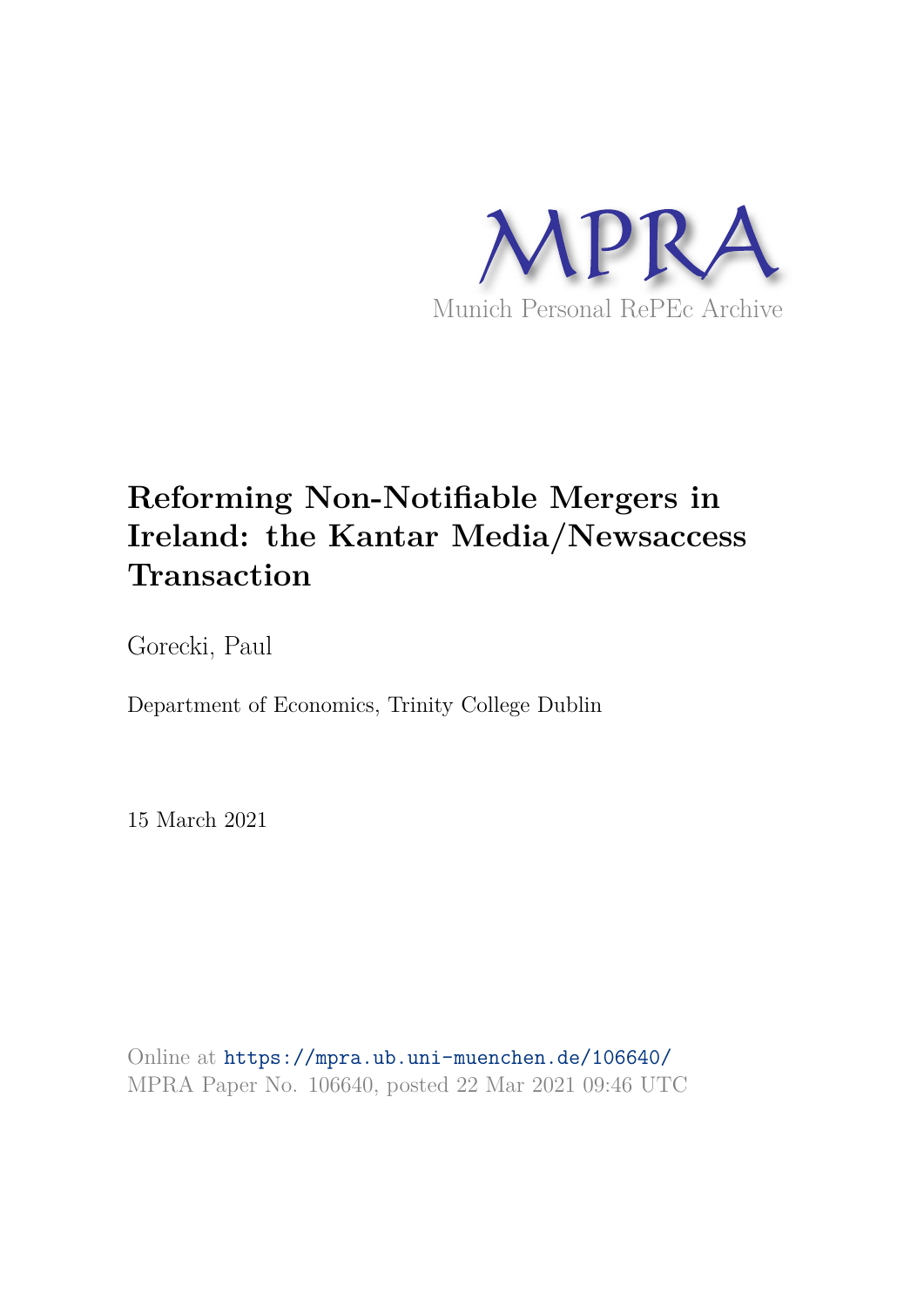#### **Reforming Non-Notifiable Mergers in Ireland: the Kantar Media/Newsaccess Transaction**

#### **By**

#### **Paul K Gorecki**

#### **Abstract**

In January 2021 the government department with responsibility for competition policy in Ireland proposed that for mergers notified to competition agency on a voluntarily (as opposed to mandatory) basis that the agency be empowered: (i) to make interim orders preventing the implementation of the transaction; and, (ii) to unwind a completed merger so as to restore pre-merger status quo. No rationale or justification was offered. This paper examines the proposed powers in relation to the record of the competition agency's long standing procedure for dealing with non-notifiable mergers, and, the possible hypothetical use of the powers in a two-to-one merger notified on a voluntary basis in 2017. The competition agency procedure for dealing with non-notifiable mergers that raise competition concerns has worked well. The case study reinforces this conclusion. Government needs to furnish a compelling rationale for the proposals to go forward.

Corresponding Author: [pkgorecki@gmail.com](mailto:pkgorecki@gmail.com)

Keywords: mergers; voluntary notification; non-notifiable mergers; and, Competition Act 2002. JEL Codes: G34; K21; L44.

\*Department of Economics, Trinity College Dublin.

Acknowledgments: The author was Adjunct Lecturer at Trinity College Dublin between 2013 and 2019 and a member of the Competition Authority between 2000 and 2008, where he was responsible for merger control. For the Kantar Media/Newsaccess transaction the author was not involved for the CCPC or the parties to the merger or for any third party. The paper has benefited from comments and suggestions from Francis O'Toole, while Philip Andrews and Niall Fitzgerald supplied the list of voluntary merger notifications. The usual disclaimer applies. All links were valid as of 15 March 2021.

March 2021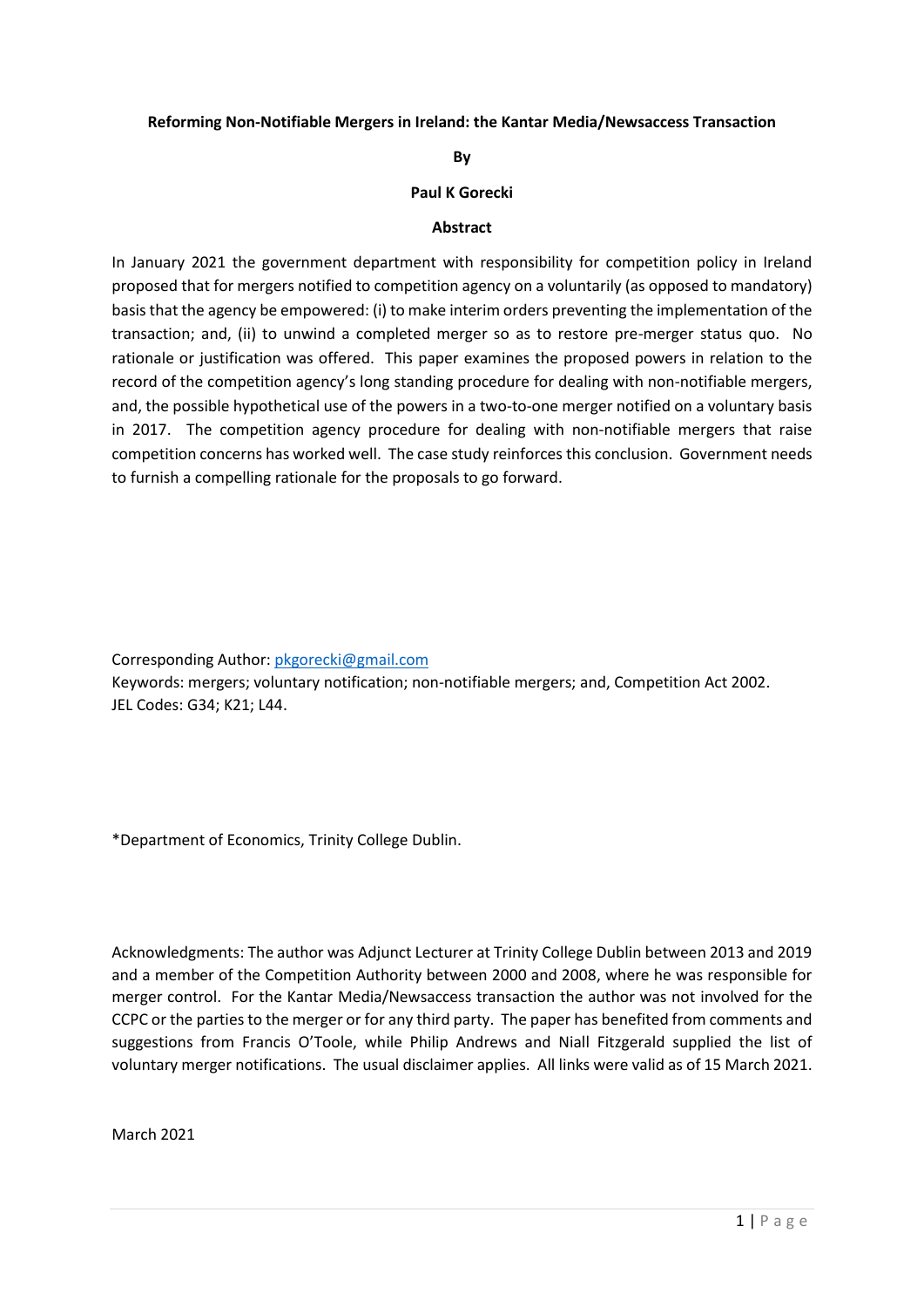### **I. Introduction**

In January 2021 the Irish government department with responsibility for competition policy issued proposals to address problems that may arise due to the implementation of non-notifiable mergers before the Competition and Consumer Protection Commission (CCPC), Ireland's competition agency with responsibility for merger control, has had an opportunity to assess such transactions.<sup>1</sup> Under the Department of Enterprise, Trade and Employment's (the Department) proposals, the CCPC will:

- "*have the power to make interim orders, which prevent any action (for example integrating the merging businesses) that may prejudice or impede its review of any voluntary notifications received*;" and,
- "*in the event that the CCPC finds that an already completed merger gives rise to a … [substantial lessening of competition] …, the CCPC has the power to require that the merger must be unwound and the pre-merger status quo restored to safeguard competition."*<sup>2</sup>

A leading Irish law firm stated that the latter power "*is a potentially very significant development in Irish competition law*."<sup>3</sup>

The purpose of this paper is to present a case study of what appears to be the only non-notifiable merger between 2003 and 2020 where both of these powers could have been applied, the acquisition of Newsaccess Limited (Newsaccess) by Kantar Media: the transaction was voluntarily notified, albeit at the request of the CCPC; steps had already been taken to implement the transaction when the CCPC intervened; the CCPC requested that further implementation cease; and, the CCPC concluded that this two-to-one merger would likely have led to a substantial lessening of competition (SLC), the statutory competition test under the Competition Act 2002, as amended (the 2002 Act). The SLC finding might have provided grounds for unwinding the merger. Since, however, steps had already been taken to implement the merger this may have constrained the range of available remedies.<sup>4</sup> The case study thus should be able to cast light on the issue of whether or not these new powers will assist the CCPC in dealing with non-notifiable mergers that raise SLC concerns.

The paper is divided into five sections. Sections II set outs the CCPC's current procedure for dealing with transactions that fall below the mandatory notification thresholds (i.e. non-notifiable mergers), while at the same providing the background to the selection of the Kantar Media/Newsaccess transaction as a case study. In Section III the CCPC's analysis of the competitive effects of the Kantar Media/Newsaccess merger is presented, Section IV Kantar Media's Proposals that became binding commitments (i.e. the remedy). Section V analyses the proposed new CCPC powers, both in relation to the CCPC's current long standing procedure for dealing with non-notifiable mergers and in relation to the Kantar Media/Newsaccess transaction.

<sup>&</sup>lt;sup>1</sup> On the merger provisions of Ireland's competition law, see Andrews, Gorecki & McFadden (2015, pp. 247-378). 2 DETE (2021, p. 5).

<sup>&</sup>lt;sup>3</sup> McCann FitzGerald (2021b).

<sup>&</sup>lt;sup>4</sup> For example, in the case of an already consummated US hospital merger, although the retrospective challenge to the merger as anticompetitive proved successful, the merger was not dissolved but rather an ineffective conduct remedy was imposed instead, in part because the merger had been in effect for several years. For details see Hass-Wilson (2014).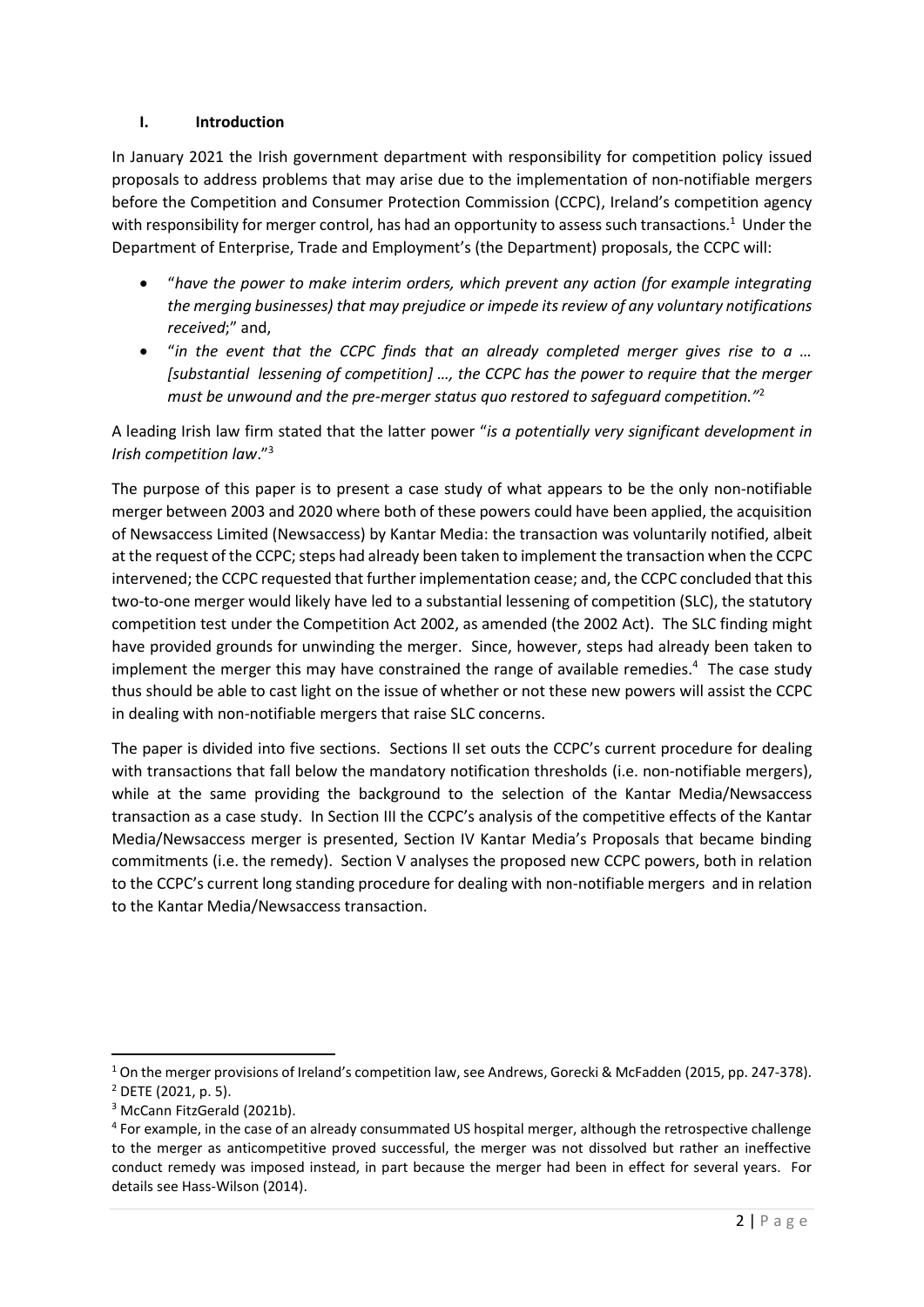## **II. Non-Notifiable Mergers: Current Procedure**

## **a. CCPC Guidance, Policy, & Practice**

Ireland, like a number of other jurisdictions including the European Union, has a mandatory notification regime for mergers that exceed certain turnover thresholds.<sup>5</sup> Below threshold or nonnotifiable mergers in Ireland, can, however, be notified on a voluntary basis.<sup>6</sup> No matter where the threshold is drawn between mandatory and voluntary notifications, there is a risk that anticompetitive below threshold mergers may slip through the net; however, if the notification threshold is too low then competition agency resources are needlessly devoted to examining mergers that likely raise no competition concerns.<sup>7</sup>

Where the CCPC believes, however, that a below threshold merger may lead to a SLC, the CCPC can request the merging parties to voluntarily notify the merger. The CCPC may also request, at the same time, that the merging parties give an undertaking not to take further steps implementing the transaction.

If, however, the parties decide not to voluntarily notify the merger, the CCPC may investigative the transaction as an illegal anti-competitive agreement and/or as an abuse of a dominant position under the 2002 Act.<sup>8</sup> Where the CCPC deems it necessary the agency may issue an injunction to restrain implementation of the merger; if it is already implemented then the CCPC "*may invoke the courts' equitable jurisdiction to restore the status quo ante. This may result in the merger being reversed.*" 9

The CCPC approach to non-notifiable mergers that may raise competition concerns is long standing. It was first articulated by the Competition Authority in 2003.<sup>10</sup> the year that merger control was assigned to the agency.<sup>11</sup> It was reaffirmed by the CCPC (2104a), the successor body to the Competition Authority, in 2014.

The number of below threshold mergers that raised possible competition concerns for the Competition Authority/CCPC between 2003 and 2020, as set out in Table 1 based on agency publications, is small:

• three of the voluntarily notified mergers raised such concerns, accounting for 6 per cent of all notified mergers that raised competition concerns; and,

<sup>&</sup>lt;sup>5</sup> OECD (2021, p. 7). The current merger notification thresholds in Ireland, which came into effect on 1 January 2019 are: (i) the aggregate turnover in the most recent financial year in the State of the undertakings involved in the transaction is not less than €60 million, and, (ii) the turnover in the most recent financial year in the State of each of the two or more of the undertakings involved in the transaction is not less than €10 million. (The legislative basis is set out in S.I. No. 288 of 2018, Competition Act 2002 (Section 27) Order 2018). Between 2014 and 2018 the notification thresholds were: €50 million and €3 million, respectively. For a discussion of the merger thresholds since 2003 under the 2002 Act see Andrews, Gorecki & McFadden (2015, pp. 272-274).

<sup>&</sup>lt;sup>6</sup> Once notified, there is no difference in the treatment of a voluntary as compared to a mandatory notification. For example, the same competition test is used to assess the merger.

 $<sup>7</sup>$  There is no hard and fast rule concerning the line between voluntary/mandatory merger notification. For</sup> discussion see OECD (2016) and ICN (2008).

<sup>&</sup>lt;sup>8</sup> A similar situation is present in some other jurisdictions. See OECD (2014, pp. 7-9).

<sup>&</sup>lt;sup>9</sup> CCPC (2014a, para. 1.8).

<sup>&</sup>lt;sup>10</sup> Competition Authority (2003).

 $11$  Prior to that date merger control was the responsibility of the relevant Minister using a public interest test to assess the merger.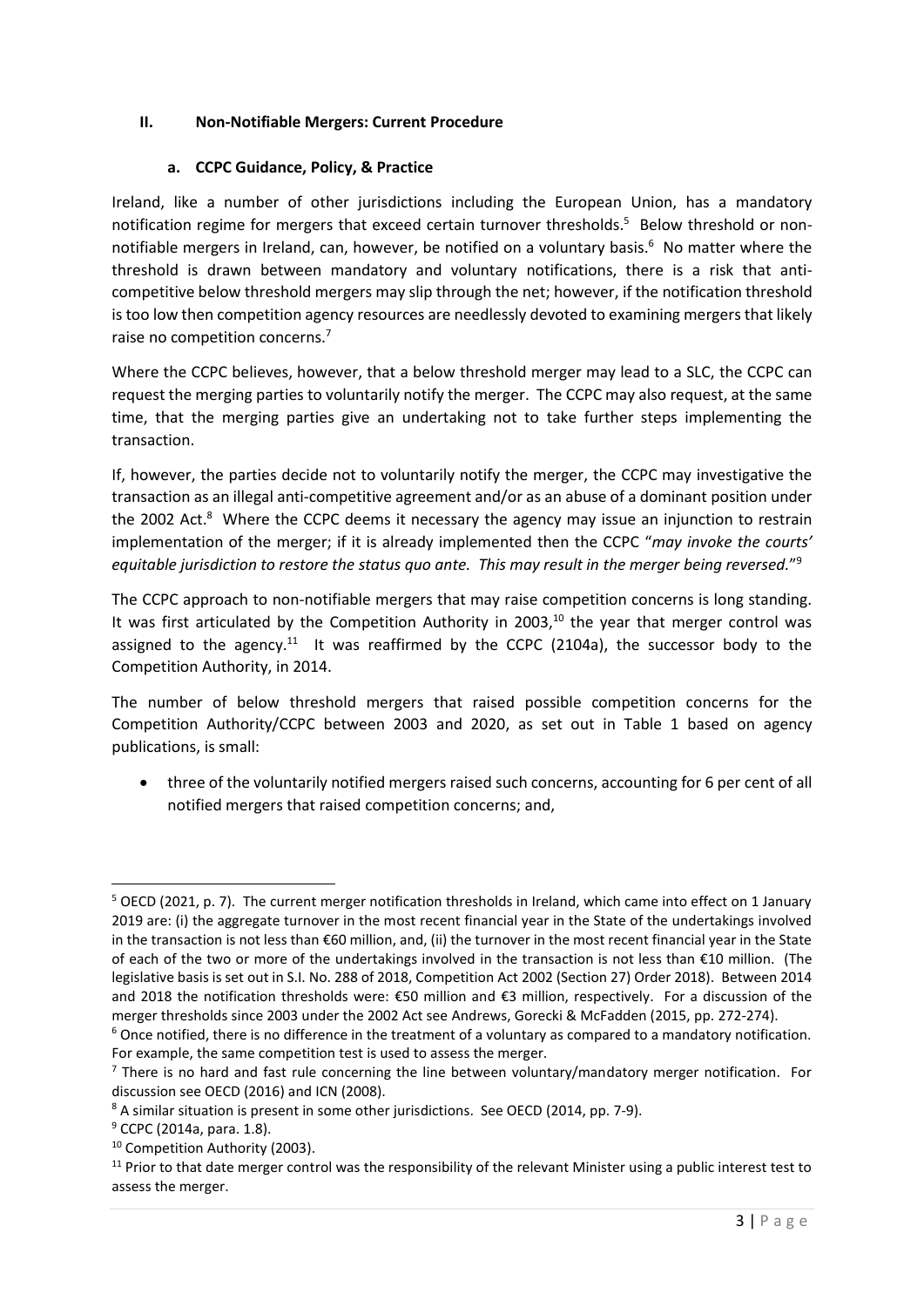• four mergers were investigated as being potentially an anti-competitive agreement and/or an abuse of a dominant position.

In other words, over the period 2003 to 2020 a non-notifiable merger raised competition concerns once every two to three years.

#### **Table 1**

| Period <sup>a</sup> | <b>Proportion of Notified Mergers</b><br><b>That Raise Competition Concerns</b><br>That Were Voluntarily Notified <sup>b</sup> | <b>Investigations of Mergers as Anti-</b><br><b>Competitive Agreements and/or Abuse</b><br>of a Dominant Position <sup>c</sup> |
|---------------------|--------------------------------------------------------------------------------------------------------------------------------|--------------------------------------------------------------------------------------------------------------------------------|
| 2005-2005           | 0/10                                                                                                                           | 1 <sup>d</sup>                                                                                                                 |
| 2006-2010           | 1/16                                                                                                                           |                                                                                                                                |
| 2011-2015           | 0/7                                                                                                                            | 3e                                                                                                                             |
| 2016-2020           | 2/17                                                                                                                           | Ωt                                                                                                                             |
| Total               | 3/50                                                                                                                           | 4                                                                                                                              |

#### **Non-Notifiable Mergers, Competition Concerns, Ireland, 2003-2020**

a. For mergers dated by year of notification; for anticompetitive agreement/abuse of dominance, by year reported in the competition agency's *Annual Report* and/or press releases.

b. Mergers that raise competition concerns defined as: all Phase II and Phase I cleared with conditions. The following were notified voluntarily: M/07/031-*Galco/Sperrin/Sperrin*; M/17/012 – *Kantar Media/Newsaccess*; and, M/17/036 – *Sean Loughnane/Crinkle*.

c. As recorded in the competition agency's *Annual Report*. References to preliminary investigations or inquiries are not included. There are references to such investigations/inquiries for 2003-2006 but not in later years.

- d. Monaghan Mushrooms/Carbury Mushrooms.
- e. *Easton/Argosy*; *Corrib Oil/Suttons Oil*; and, *Kilsaran & Roadstone/Cemex*.
- f. The CCPC *Annual Report* for 2020 is unpublished at the time of writing. Hence for this year reference was made to CCPC, *Press Releases*.

Source: Competition Authority, *Annual Reports*, various issues; CCPC, *Annual Reports*, various issues; CCPC, *Mergers & Acquisitions Report*, various issues; and, CCPC, *Press Releases*, various.

#### **b. Voluntary Merger Notifications**

One of the difficulties with the current approach to non-notifiable mergers in Ireland, as noted above, is that when such mergers come to the CCPC's attention the transaction may have been partially or completely implemented. However, as detailed in column (2) of Table 2, of the eleven mergers that were notified on a voluntary basis between 2003 and 2020, nine were voluntarily notified on the initiative of the parties themselves. In only two instances was the merger voluntarily notified by the parties at the request of the CCPC. In these two cases, column (3) of Table 2 shows that in only one instance, the Kantar Media/Newsaccess transaction, did the CCPC also request the parties not to take further steps implementing the transaction.

#### **c. Anti-competitive Agreements and/or Abuse of Dominant Position**

Attention next turns to the four non-notifiable mergers identified in Table 1 that raised competition concerns that the CCPC investigated as anti-competitive agreements and/or abuse of a dominant position rather than being voluntarily notified. In one instance, the merger agreement had not been signed so that the merger could not be notified to the CCPC; in the remaining three, although there is no evidence that the CCPC requested the mergers to be voluntarily notified, it appears that the parties cooperated with the CCPC investigation (Table 3). While the CCPC explicitly requested the parties to cease implementation of the merger in only one of the four cases, in the three other the evidence suggests that the merger had not been implemented at the time of the CCPC investigation.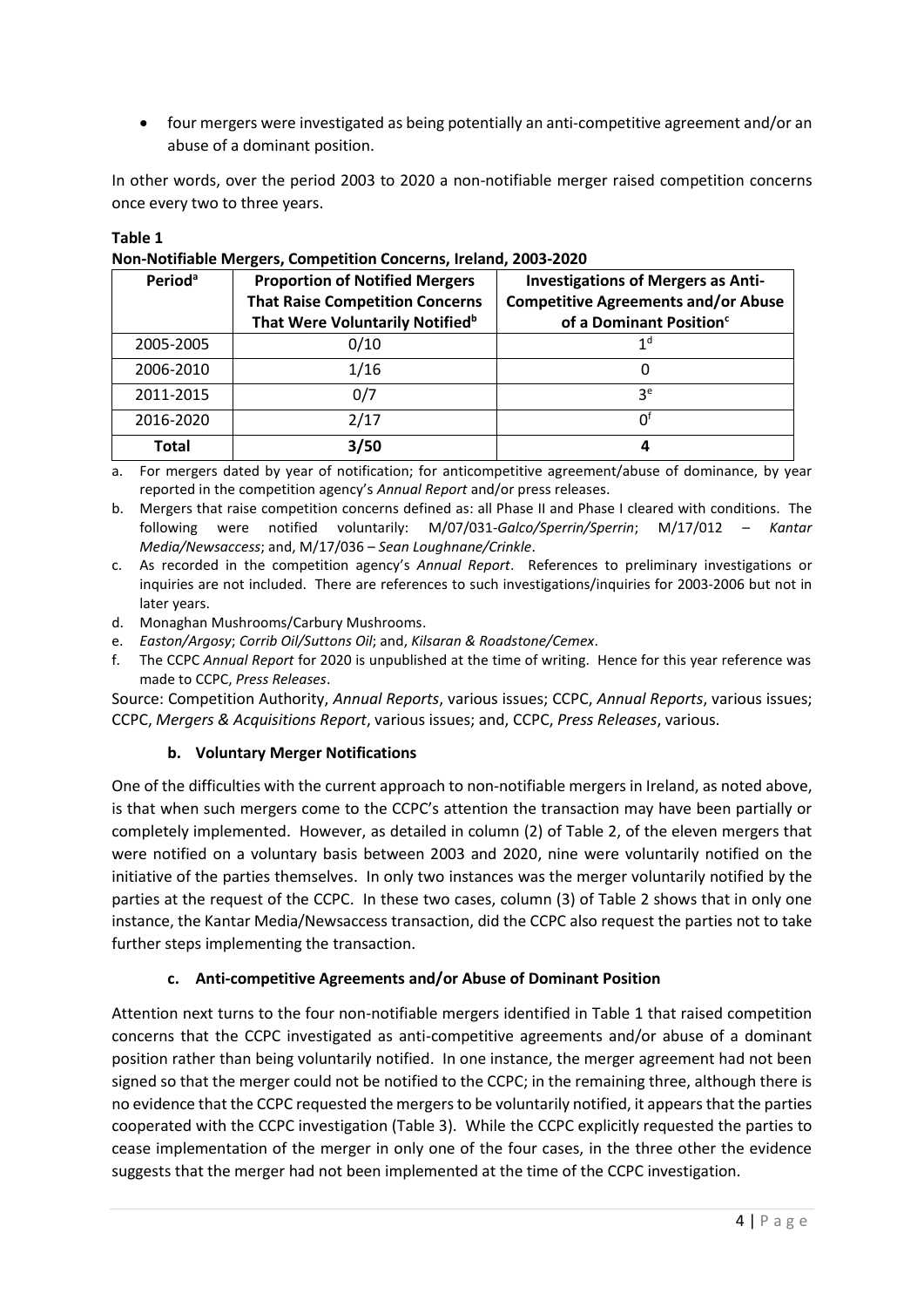**Table 2** 

**Voluntary Merger Notifications, Competition & Consumer Protection Commission Role, Ireland, 2003-2020**

| <b>Voluntary Merger Notification</b> | <b>Evidence CCPC</b><br>Requested<br>Voluntary<br><b>Notification</b> | <b>Evidence CCPC</b><br>Requested<br><b>Parties Cease</b><br>Implementation<br>of Transaction | <b>Outcome of CCPC</b><br><b>Merger</b><br>Investigation |
|--------------------------------------|-----------------------------------------------------------------------|-----------------------------------------------------------------------------------------------|----------------------------------------------------------|
| (Column 1)                           | (Column 2) <sup>a</sup>                                               | (Column 3) <sup>a</sup>                                                                       | (Column 4) <sup>a</sup>                                  |
| $M/03/012 - 5m$ urfit                |                                                                       |                                                                                               |                                                          |
| Ireland/Lithographic Universal       | <b>No</b>                                                             | No                                                                                            | Approved                                                 |
| $M/05/004 - IBM/Equitant$            | <b>No</b>                                                             | <b>No</b>                                                                                     | Approved                                                 |
| $M/07/031 -$                         |                                                                       |                                                                                               |                                                          |
| Galco/Sperrin/Sperrin                | No                                                                    | No                                                                                            | Approved                                                 |
| $M/11/004 - Glanbia/Dawn$            |                                                                       |                                                                                               |                                                          |
| <b>Dairies</b>                       | <b>No</b>                                                             | <b>No</b>                                                                                     | Approved                                                 |
| $M/15/016 - PRL/MFS$                 | No                                                                    | No                                                                                            | Approved                                                 |
| M/15/049 - AIB/Gerard Gannon         |                                                                       |                                                                                               |                                                          |
|                                      | No                                                                    | No                                                                                            | Approved                                                 |
| $M/17/012 - Kantar$                  |                                                                       |                                                                                               | Approved, Sale of                                        |
| Media/Newsaccess                     | Yes                                                                   | Yesb                                                                                          | <b>Selected Assets</b>                                   |
| $M/17/036 -$ Sean                    |                                                                       |                                                                                               | Approved, Deletion                                       |
| Loughnane/Crinkle                    | <b>No</b>                                                             | <b>No</b>                                                                                     | of Non-Compete &                                         |
|                                      |                                                                       |                                                                                               | Non-Solicitation                                         |
|                                      |                                                                       |                                                                                               | Clauses                                                  |
| $M/19/012 - APCOA$                   |                                                                       |                                                                                               |                                                          |
| Parking/NCPS                         | No                                                                    | No                                                                                            | Approved                                                 |
| M/19/017 - Duke Street / DCC         |                                                                       |                                                                                               |                                                          |
| Vital (UK) & Kent Pharma UK          | <b>No</b>                                                             | No                                                                                            | Approved                                                 |
| $M/20/012 - Eason/Dubray$            | Yes                                                                   | No                                                                                            | Approved                                                 |

d. The evidence used for columns (2), (3) & (4) is drawn from the CCPC merger determination.

e. The CCPC request was made on 17 February 2017; the Share Purchase Agreement was dated 1 February 2017; on 23 February 2017 the parties gave undertakings not to take further steps towards implementing the proposed transaction.

Source: Col (1), Philip Andrews & Niall Fitzgerald; Cols (2), (3), & (4), [www.ccpc.ie](http://www.ccpc.ie/)

In terms of the outcomes of the CCPC's investigation into the mergers, in three out of the four cases the CCPC closed the investigation on the grounds that the merger was not anti-competitive; in the remaining case the CCPC initiated legal proceedings since it formed the view that the Eason/Argosy merger was an anti-competitive agreement. As a result the merging parties abandoned the merger. This appears to be the only instance where the CCPC has taken such action concerning a non-notifiable merger, not voluntarily notified, that it viewed as anti-competitive.

# **d. Comment**

Non-notifiable mergers that raise competition concerns in Ireland are rare: seven over 17 years. Nonetheless, the CCPC, using the existing powers in the 2002 Act, has developed two mechanisms to deal with such mergers: requesting voluntary notification; or anti-competitive agreement/abuse of dominance investigations. The evidence to date, summarised in Tables 1 to 3, suggests that by and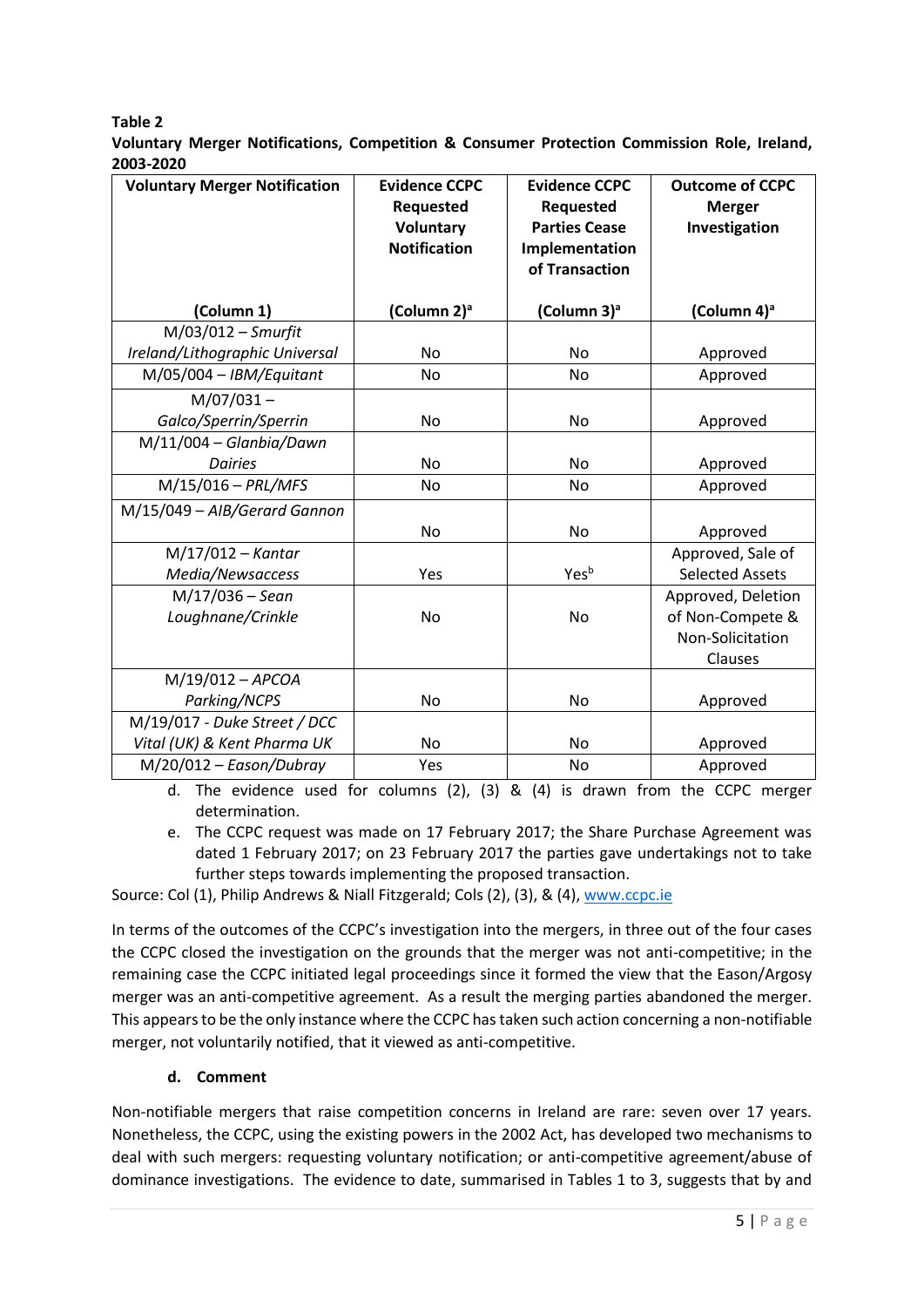large that the CCPC's use of these mechanisms has worked well in that mergers where the CCPC has SLC concerns have either been approved with conditions that mitigate the competitive harm of the merger or abandoned once the agency initiated legal proceedings. It may be, however, that such a high level treatment of non-notifiable mergers that raise competition concerns does not present the complete picture; nuance, colour and qualification are missed. To address this possible lacuna the Kantar Media/Newsaccess transaction is explored in more depth.

## **Table 3**

**Mergers Below Mandatory Threshold Notification, Investigated by CCPC as Anti-Competitive Agreements and/or Abuse of a Dominant Position, Ireland, 2003-2020<sup>a</sup>**

| <b>Below Threshold</b> | <b>Evidence CCPC</b>       | <b>Evidence CCPC</b>     | <b>Outcome of CCPC</b>       |
|------------------------|----------------------------|--------------------------|------------------------------|
| <b>Merger</b>          | <b>Requested Voluntary</b> | <b>Requested Parties</b> | Investigation                |
| (Year)                 | <b>Notification</b>        | Cease                    |                              |
|                        |                            | <b>Implementation of</b> |                              |
|                        |                            | <b>Transaction</b>       |                              |
|                        |                            |                          |                              |
| (Column 1)             | (Column 2)                 | (Column 3)               | (Column 4)                   |
| Monaghan Middlebrook   | Parties offered to notify  | Not relevant. CCPC       | <b>CCPC</b> decided that     |
| Mushrooms Ltd/Carbury  | on a voluntary basis;      | investigation            | there was "not               |
| Mushrooms Ltd          | but agreement to           | concluded shortly        | sufficient likelihood of     |
| (2004)                 | merge not signed, so       | after merger             | anti-competitive             |
|                        | could not notify.          | agreement signed.        | effects."                    |
| Eason/Argosy           | No, but Eason's            | No, but evidence in      | <b>CCPC</b> initiated legal  |
| (2012)                 | informed the CCPC of       | column (4)               | proceedings, anti-           |
|                        | the merger agreement       | suggests merger          | competitive                  |
|                        | on 27 August 2012.         | had not been             | agreement, merger            |
|                        |                            | implemented.             | abandoned; parties           |
|                        |                            |                          | committed to inform          |
|                        |                            |                          | CCPC of any similar          |
|                        |                            |                          | arrangement for 12           |
|                        |                            |                          | months.                      |
| Corrib Oil Ltd/Suttons | No, but parties            | No, but see              | <b>CCPC</b> decided that "it |
| Oil Ltd                | "voluntarily               | wording in next          | did not intend to            |
| (2013)                 | cooperate[d] with          | column (4)               | challenge or object to       |
|                        | [the CCPC]                 | suggesting               | the completion of the        |
|                        | investigation."            | transaction not          | proposed transaction."       |
|                        |                            | completed.               |                              |
| Kilsaran &             | No, but parties appear     | Yes                      | <b>CCPC</b> decided that "it |
| Roadstone/Cemex ROI    | to have cooperated         |                          | did not intend to            |
| Limited                | with CCPC investigation.   |                          | challenge or object to       |
| (2014)                 |                            |                          | the completion of the        |
|                        |                            |                          | proposed transaction."       |

a. The CCPC *Annual Report* for 2020 is unpublished at the time of writing. Hence for this year reference was made to CCPC, *Press Releases*

Source: Competition Authority (2004; 2013, pp. 30-31; 2014a, p. 28; 2014b, paras. 1.10-1.12;1.15- 1.16; 2015, pp. 17-18); and, CCPC, *Press Releases*, various.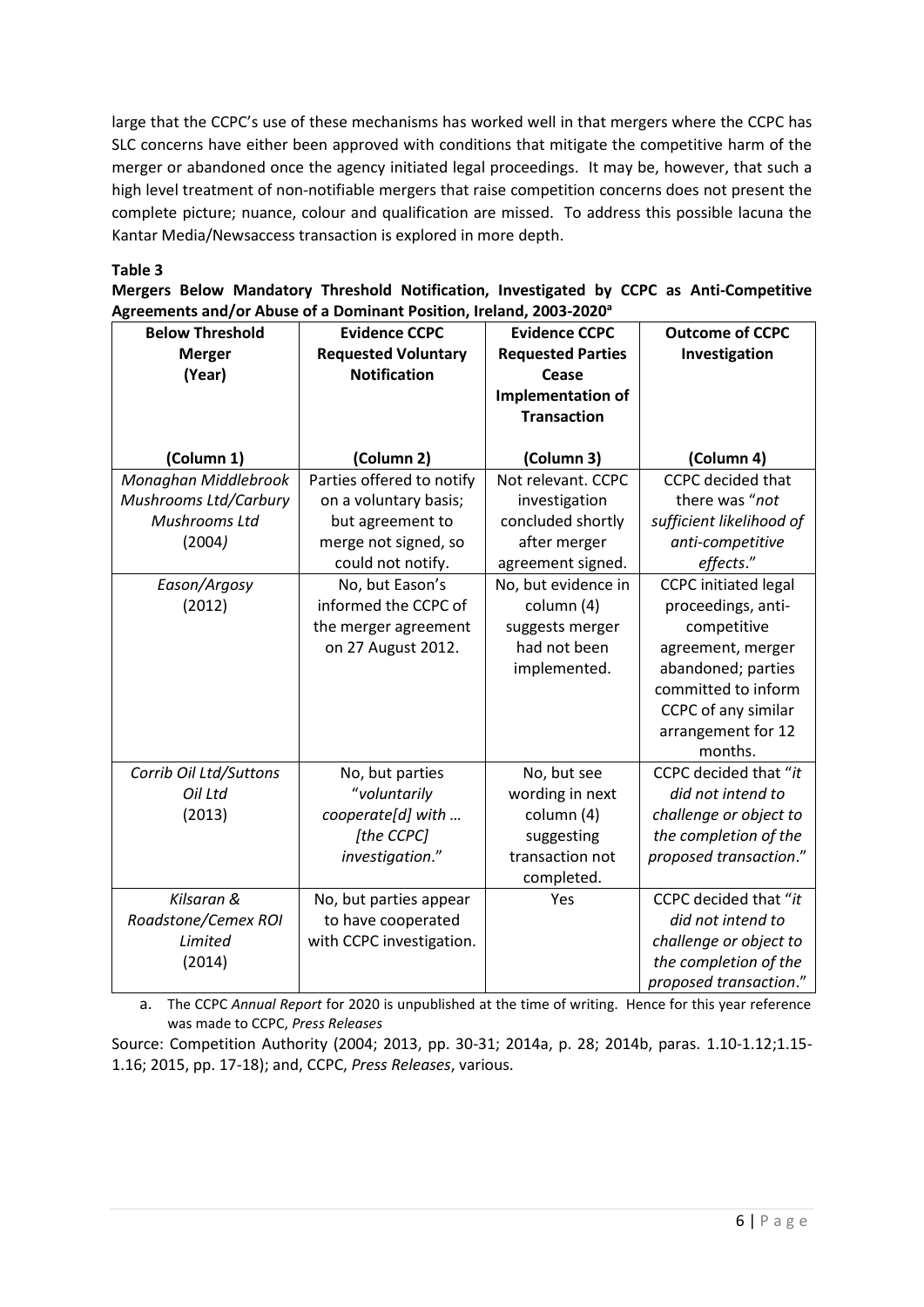## **III. Kantar Media/Newsaccess Transaction: CCPC Merger Analysis**<sup>12</sup>

## **a. Timelines**

Mediawatch Limited trading as Kantar Media, an indirectly wholly owned subsidiary of WWP plc (WPP), acquired Newsaccess pursuant to a Share Purchase Agreement (SPA) dated 1 February 2017.<sup>13</sup> On 17 February 2017 the CCPC requested Kantar Media and Newsaccess (the parties) not to take any further steps pursuant to the SPA implementing the merger and to voluntarily notify the transaction.

The CCPC request reflected the fact that it had "*reached the preliminary view that the [merger] …*  could potentially raise competition concerns" in media monitoring.<sup>14</sup> In a letter dated 23 February 2017 the parties agreed: not to take further steps towards implementing the transaction; and, to voluntarily notify the merger. The notification was filed on 9 March 2017.

The CCPC cleared the merger on 11 July 2017 after an extended Phase I, subject to a fix-it-first remedy. The remedy involved a purchaser selecting from an a la carte menu, *inter alia*, of tangible assets (Newsaccess Fixed Assets) and gaining access to a number of Newsaccess customers (Selected Newsaccess Customer Contracts). In other words, the divestment of selected assets. The CCPC determined that given this remedy the merger would not lead to a SLC. There was no appeal from the CCPC's decision.<sup>15</sup>

# **b. The Parties**

Kantar Media, like Newsaccess, is a private company limited by shares registered in the State. Both undertakings were involved in media monitoring and evaluation services. Media channels monitored included: print (e.g. national and regional newspapers); broadcast (e.g. television, radio); online/digital (e.g. online news portals); social media (e.g. Twitter, Facebook); and, international. In 2017 Kantar was owned by WPP, a media giant with turnover of €17.6 billion in 2016.<sup>16</sup> While Newsaccess's turnover, which was less than €3 million in 2016, was generated entirely within the State, Kantar's turnover exceeded €3 million, some of which was generated outside the State.

## **c. Market Definition**

Kantar Media and Newsaccess physically monitored – typically using keywords - various media channels on behalf of customers (i.e. public relations firms, government agencies and departments, firms and so on) to whom reports are furnished. Based on internal documents and tender data, the CCPC noted that customers preferred to purchase the full spectrum of media monitoring services. A subset of customers, however, confined their media monitoring purchases to social media. The parties were the principle providers of media monitoring services in the State.<sup>17</sup>

<sup>12</sup> Sections II and III are based on the CCPC merger determination: M/17/012 – *Kantar Media/Newsaccess*. All CCPC merger determinations can be found on its website: [www.ccpc.ie.](http://www.ccpc.ie/)

<sup>&</sup>lt;sup>13</sup> Newsaccess's turnover in the financial year ending 31 December 2016, its most recent financial year, was below the €3 million mandatory notification threshold relevant between 2014 and 2018. (M/17/012 – *Kantar Media/Newsaccess*, para. 4).

<sup>14</sup> M/17/012 – *Kantar Media/Newsaccess,* para. 5.

<sup>&</sup>lt;sup>15</sup> Only the parties to the merger can appeal under the 2002 Act.

<sup>16</sup> WPP (2019) announced the sale of 60 per cent of its share in Kantar, "*its global data, research, consulting and analytics business*," to Bain Capital Private Equity in late 2019. This transaction was not notified to the CCPC.

 $17$  The parties also provided evaluation reports based on media monitoring. No third party complaints were received by the CCPC concerning this secondary activity, which was not widely purchased. (M/17/012 – *Kantar Media/Newsaccess,* para. 31).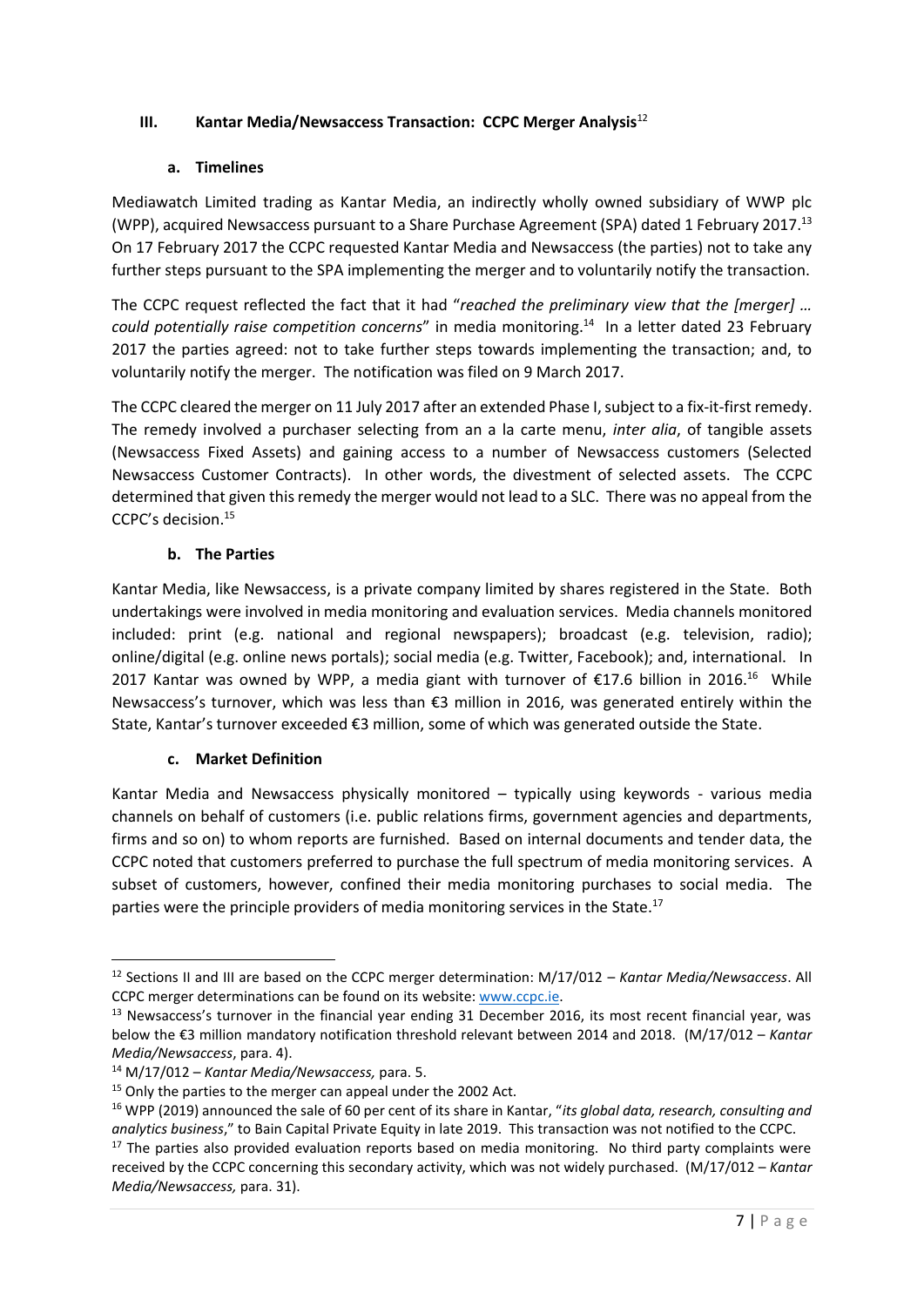#### Product Market

The CCPC conclusion as to the competitive effects of the merger was unaffected whether a narrow (i.e. the provision of print and broadcast media monitoring services) or wide (i.e. the provision of the full spectrum of media monitoring services, including online) product market definition was used. However, monitoring print and broadcast media confirmed a competitive advantage on a provider, which suggests that "*it is the print and broadcast media segment that is of foremost strategic*  importance."<sup>18</sup> The CCPC found that [80-90]% of Newsaccess and [70-80]% of Kantar Media's turnover in 2015 was accounted for by this media segment. Therefore, CCPC used a narrow product market definition in assessing the competitive effects of the merger.<sup>19</sup>

## Geographic Market

The CCPC conclusion as to the competitive effects of the merger was unaffected whether a narrow (i.e. the State) or wide (i.e. the State and the UK) geographic market definition was used. The CCPC noted that there were few media monitoring service providers operating outside the State, mainly in the UK. But these relied of local service providers in the State "*as far as it relates to print and broadcast monitoring and especially regional print and broadcast monitoring*."<sup>20</sup> Media monitoring service customers "*are normally interested in national coverage in the media and whether it is a local Irish business or a multinational with local presence, domestic news and coverage of their business and/or products nationally is of importance*."<sup>21</sup>

The CCPC argued that service providers located in the State possessed a competitive advantage over those located in the UK and elsewhere "*due to the practicalities of monitoring print and broadcast media, such as for example the need to mainly physically gather and scan newspapers every*  morning."<sup>22</sup> Almost all – [90-100]% - of the customers of Newsaccess were based in the State.<sup>23</sup> Therefore, the CCPC used a narrow geographic market definition in assessing the competitive effects of the merger.

## **d. Market Structure**

The CCPC determined that the proposed Kantar Media/Newsaccess transaction was a two-to-one merger in the provision of print and broadcast media monitoring services in the State. The CCPC came to this conclusion based on: submissions made by third parties and customers; tender data; and, the party's identification of their closest competitor. For example, the Public Relations Institute of Ireland (PRII), the representative body of "*Irish communications and PR practitioners*," stated that following the transaction that "*there would not be any credible alternative to Kantar*."<sup>24</sup>

<sup>18</sup> M/17/012 – *Kantar Media/Newsaccess,* para. 33.

<sup>&</sup>lt;sup>19</sup> In the analysis below, unless otherwise specified, the same narrow market definition is used.

<sup>20</sup> M/17/012 – *Kantar Media/Newsaccess,* para. 36.

<sup>21</sup> M/17/012 – *Kantar Media/Newsaccess,* para. 37.

<sup>22</sup> M/17/012 – *Kantar Media/Newsaccess,* para. 37.

<sup>&</sup>lt;sup>23</sup> In other words, a hypothetical monopolist of media monitoring services in the State could profitably raise the price of these services. Providers located outside the State would be at a competitive disadvantage.

<sup>24</sup> M/17/012 – *Kantar Media/Newsaccess,* para. 25. The lack of alternatives applied "*particularly when it comes to Ireland's important regional media*."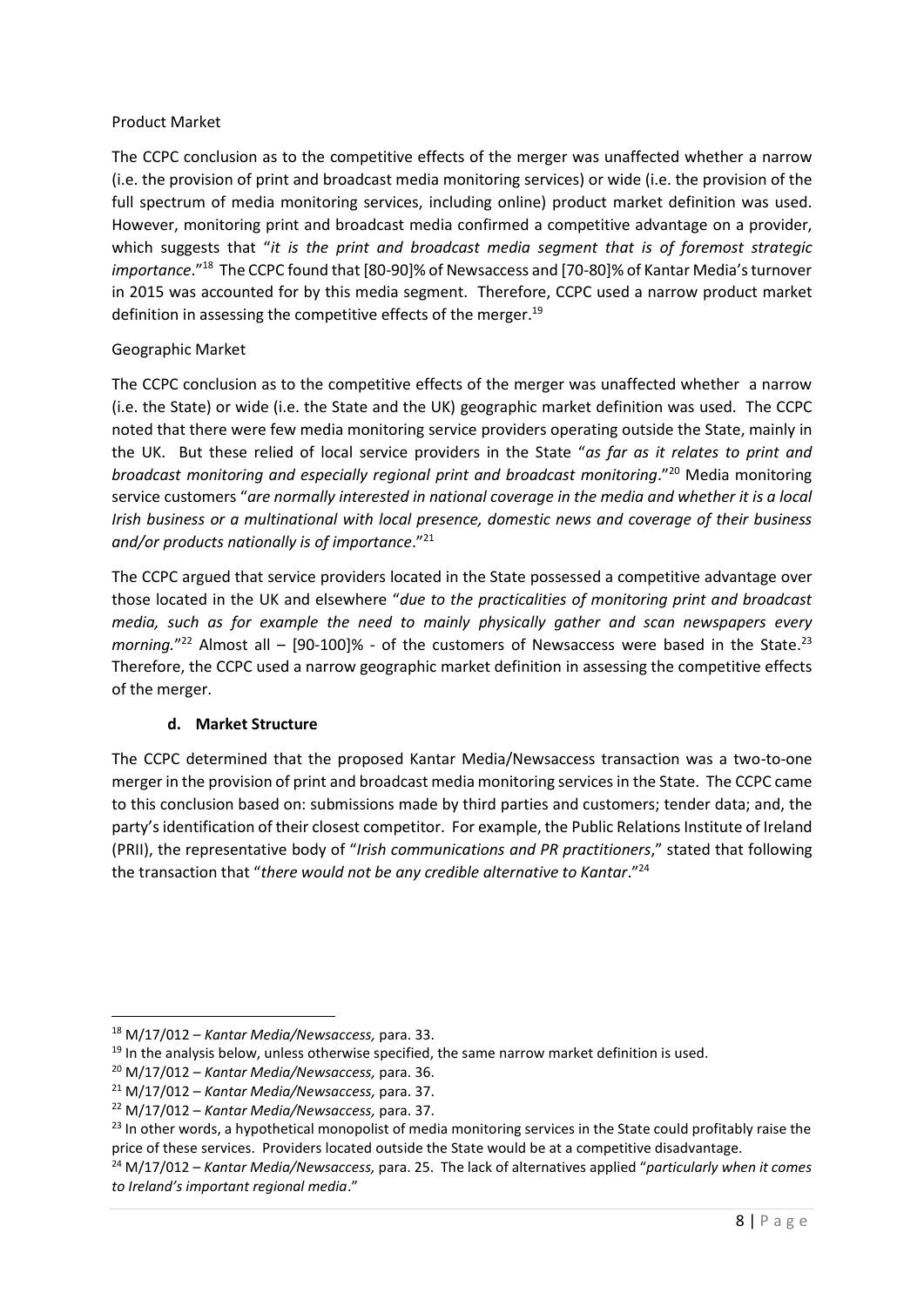### **e. Theory of Harm: Horizontal Unilateral Effects**

#### Ability & Incentive

According to the CCPC *Merger Guidelines*, unilateral effects occur "*when a merger results in the merged entity having the ability and the incentive to raise prices at its own initiative and without coordination with its competitors*."<sup>25</sup> The CCPC found that post-merger Kantar Media/Newsaccess would have both the ability and the incentive to raise price.

The merged entity will have the *ability* to raise prices since it is a merger to monopoly. There were no competitors – actual or potential - to which customers can switch. Although a couple of competitors were identified it transpired that Newsaccess "*was … [their] provider of media monitoring services for Irish print titles*."<sup>26</sup>

Absent entry, the merged entity would find it profitable to raise prices (i.e. it would have the *incentive*). Customers would have no alternative to the merged entity for the provision of print and broadcast media monitoring services. Furthermore, because the provision of these services is negotiated on a bilateral basis for individual customers the merged entity would be a position to "gauge" customer willingness to pay (i.e. act as a discriminating monopolist).

#### Entry

A price rise by the merged entity might be mitigated if, according to the CCPC's *Merger Guidelines*, entry is likely, timely and sufficient.<sup>27</sup> These three conditions are cumulative. The CCPC was concerned that, absent binding commitments from Kantar Media, that entry "*could be hampered by*:" 28

- non-compete contractual restrictions on Newsaccess staff;
- the difficulty of sourcing necessary equipment, thus delaying timely entry;
- Kantar Media negotiating favourable contracts for itself with Newsaccess customers by, for example, longer contracts, thus making access by entrants more difficult; and,
- Newsaccess customers "*on long-term contracts being precluded from switching to any new service provider*."<sup>29</sup>

The CCPC argued that "*should any of the above factors prevent or delay entry that is timely, likely or*  sufficient, the Proposed Transaction could be expected to result in a" SLC.<sup>30</sup>

The CCPC were of the view that all of the factors in the preceding paragraph were present. The CCPC thus concluded "*that the Proposed Transaction may therefore raise significant concerns*."<sup>31</sup> The CCPC did not, however, have to come to a definitive conclusion; Proposals were submitted that "*had the potential to replace the competition that would have been lost as a result of the Proposed Transaction in the potential market for the provision of print and broadcasting media monitoring services.*" 32

<sup>25</sup> CCPC (2014b, para. 4.8).

<sup>26</sup> M/17/012 – *Kantar Media/Newsaccess,* para. 45.

<sup>27</sup> CCPC (2014b, paras. 6.4-6.10).

<sup>28</sup> M/17/012 – *Kantar Media/Newsaccess,* para. 55.

<sup>29</sup> M/17/012 – *Kantar Media/Newsaccess,* para. 55.

<sup>30</sup> M/17/012 – *Kantar Media/Newsaccess,* para. 56.

<sup>31</sup> M/17/012 – *Kantar Media/Newsaccess,* para. 56.

<sup>32</sup> M/17/012 – *Kantar Media/Newsaccess,* para. 56. It is not clear why the market definition is qualified by the word "potential" given the earlier discussion of market definition.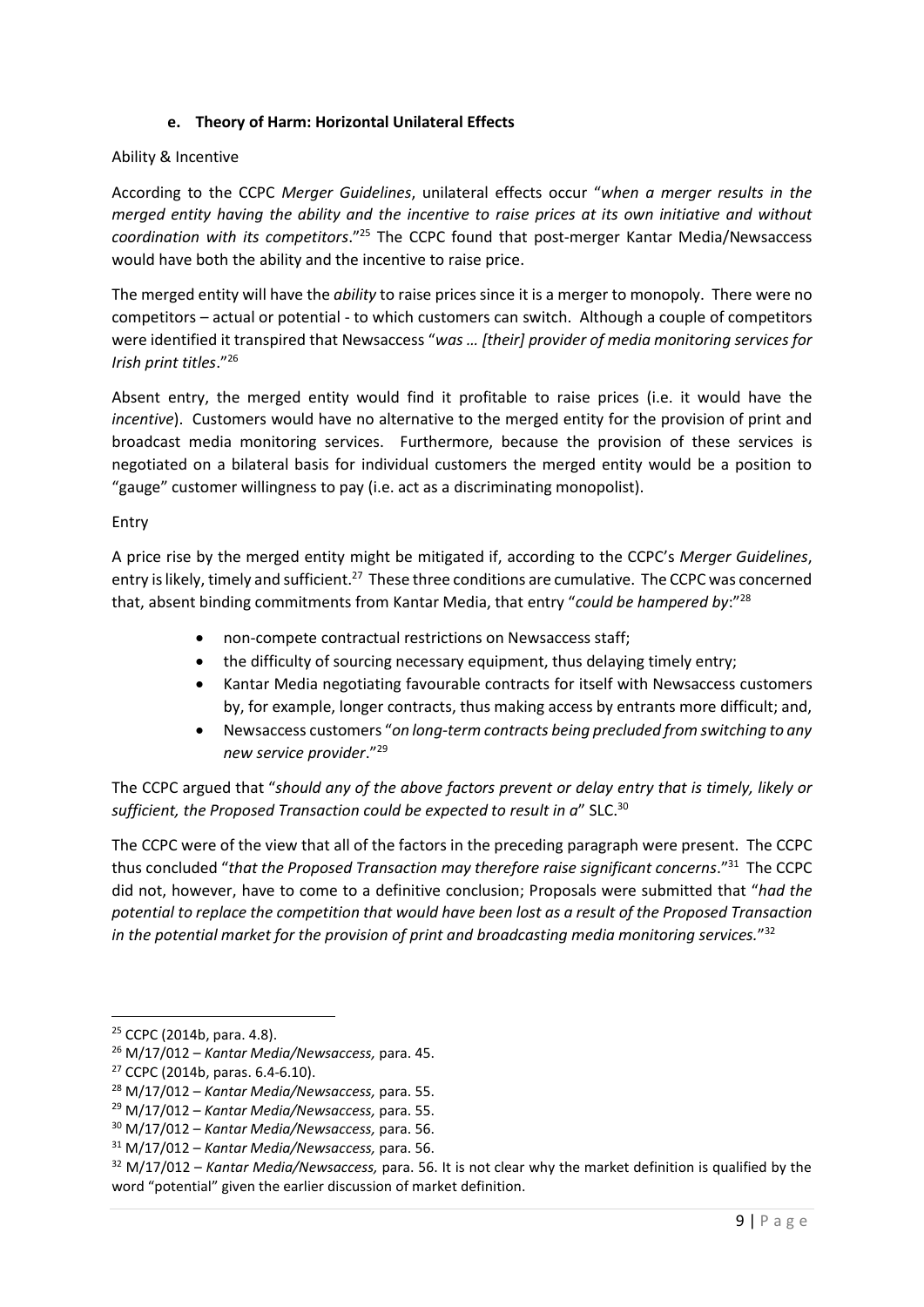## **IV. Remedy: Fix-it-First**

#### **a. The Proposals**

Kantar Media submitted Proposals to the CCPC.<sup>33</sup> These were accepted by the CCPC as mitigating its competition concerns. Accordingly, the Proposals became binding commitments upon Kantar Media. The Proposals were summarised by the CCPC, in particular, as follows:

- "*a. to sell to a prospective new entrant into the market all scanners, computers, servers, printers and related equipment owned and used by Newsaccess in the monitoring of print and broadcast media ('Newsaccess Fixed Assets');*
- *b. to offer a specified number of customers of Newsaccess on fixed term contracts the option to be released from the remainder of their contracts in order to facilitate market entry by the purchaser of the Newsaccess Fixed Assets referred to in part a) above;*
- *c. to procure that Newsaccess will not unilaterally amend or vary the prices agreed between Newsaccess and customers of Newsaccess (including any Contract Customer) for the provision of print or broadcast media monitoring services prior to the termination of the customer's contract; and*
- d. *not to enforce any contractual obligation on current or former staff of Newsaccess, excluding its directors and shareholders, which would prevent such staff from working for another provider of media monitoring services in the State*."<sup>34</sup>

Newsaccess customers that switched would continue to have access the relevant Archive Facility.<sup>35</sup> Kantar Media also had, under the Proposals, to notify the CCPC of any below threshold mergers for two years.

The Proposals largely mirror the factors identified in the CCPC's competitive effects analysis that could hamper entry. In other words, the remedy is congruent with the problem, at least as far as entry is concerned. The Proposals are a mixture of structural, quasi-structural and behavioural remedies.

The Proposals were market tested by the CCPC with potential entrants. The responses suggested that the Proposals were "*adequate to facilitate entry, which is both timely and likely.*" <sup>36</sup> The CCPC also came to the view that entry was likely to be sufficient since customers, in response to CCPC market enquiries, "*showed a willingness to consider alternative service providers*," while there was a record of customer switching.<sup>37</sup>

<sup>33</sup> The detailed formal Proposals were set out in M/17/012 – *Kantar Media/Newsaccess,* pp. 14-22.

<sup>34</sup> M/17/012 – *Kantar Media/Newsaccess,* para. 57. In relation to condition (b) Kantar Media undertook not to actively canvas or solicitor such customers for a period of twelve months, but Kanata Media could respond to unsolicited requests. (M/17/012 – *Kantar Media/Newsaccess,* Proposals, para. 5).

<sup>&</sup>lt;sup>35</sup> Defined as: "a repository of the media content that has been provided to a Customer by Newsaccess during the period up to and including the 30th of April 2017, in accordance with such Customer's current contract with Newsaccess for the provision of a Media Monitoring Service." M/17/012 – *Kantar Media/Newsaccess,* Proposals, p. 14.

<sup>36</sup> M/17/012 – *Kantar Media/Newsaccess,* para. 58.

<sup>37</sup> M/17/012 – *Kantar Media/Newsaccess,* para. 59.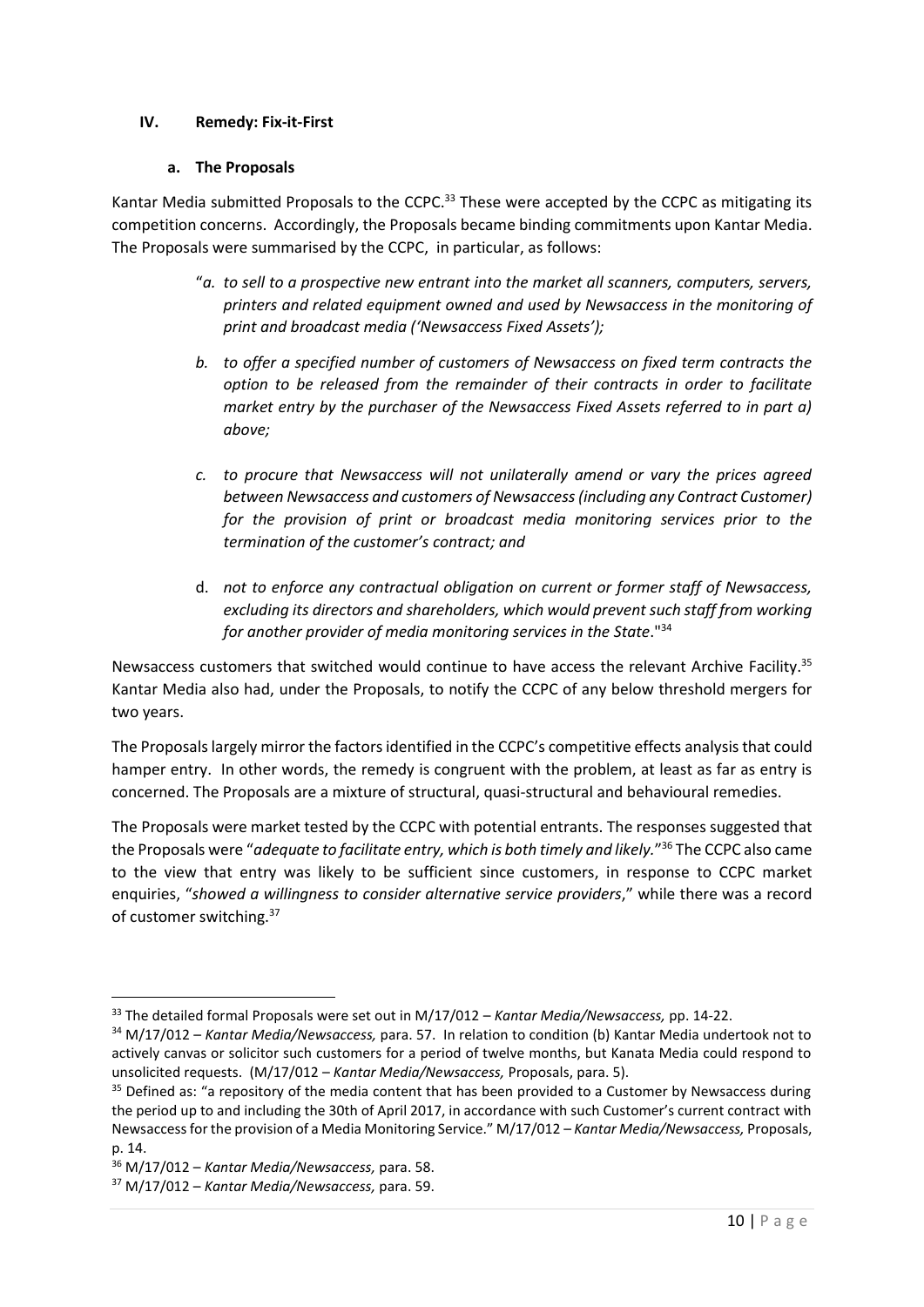## **b. Implementation**<sup>38</sup>

On 28 June 2017 Newsaccess entered into a binding sale and purchase agreement with respect to Newsaccess Fixed Assets with a purchaser currently providing or intending to provide a media monitoring service in the State (the purchaser). The purchaser, whose identity was not revealed in the CCPC's merger determination, was unconnected and independent of Kantar Media.<sup>39</sup>

Kantar Media also selected, with CCPC agreement, Selected Newsaccess Customer Contracts that would not be enforced for their remaining term should the Newsaccess customer decide to switch to the purchaser. An undertaking was given by Kantar Media to distribute, on a one off basis, advertising material from the purchaser of Newsaccess Fixed Assets to these customers. Timelines and compliance mechanisms were set out in the Proposals to assist in their transfer. $40$ 

Hence prior to the CCPC clearing the merger on 11 July 2017, Newsaccess Fixed Assets had been divested to a purchaser, while Kantar Media had committed to releasing a number of Newsaccess's customers if they expressed a preference for switching to the purchaser. In other words, condition (a) had been implemented, while condition (b) could be triggered at the discretion of the purchaser.

## **c. Commentary**

Entry is the mechanism that the CCPC relied upon to mitigate its competition concerns. It seems reasonable to assume, based on the CCPC's merger determination, that entry will be likely and timely. The purchaser, for example, had already acquired the Newsaccess Fixed Assets prior to the CCPC's clearance of the transaction. $41$  There are, however, grounds for arguing that entry may not be sufficient. Thus the remedy may not eliminate entirely the competition concerns raised by the merger.<sup>42</sup>

First, the number and importance of the Selected Newsaccess Contract Customers that may switch to the purchaser is not stated. The very use of the word 'Selected' suggests that not all Newsaccess customers were given an opportunity to switch prior to any existing contractual obligations expiring. If the purpose of the remedy is to restore the pre-merger level of competition then surely *all,* or substantially all, of Newsaccess customers should have been given the opportunity to switch to the purchaser.<sup>43</sup>

<sup>40</sup> M/17/012 – *Kantar Media/Newsaccess,* Proposals, paras. 3-7.

<sup>&</sup>lt;sup>38</sup> It should be noted that the body of the Kantar Media/Newsaccess written determination only summarises the eight page Proposals which are appended to the determination (i.e. conditions (a) to (d) set out in the text above). There is, however, no mention in the body of the determination that the remedy is a fix-it-first remedy. It is only by reading the Proposals that this becomes clear. The fix-it-first nature of the remedy is confirmed by the CCPC in other related merger publications (e.g. CCPC, 2018, para. 3.8).

<sup>39</sup> M/17/012 – *Kantar Media/Newsaccess,* Proposals, para. 2. The CCPC confirmed, in an email dated 15 January 2021, that the purchaser was NR Media Intelligence Limited trading as TrueHawk.

<sup>&</sup>lt;sup>41</sup> The evidence is consistent with this prediction. The purchaser started canvassing for business in the media monitoring market in September 2017 (Sexton, 2017).

<sup>&</sup>lt;sup>42</sup> The CCPC does not publish guidance on merger remedies. Reliance is thus placed on European Commission (2008, para. 9) guidance – often relied upon by the CCPC - which states that the remedy should eliminate entirely the competition concerns.

<sup>&</sup>lt;sup>43</sup> In general structural remedies consisting of the divestment of a standalone viable business are preferred by competition agencies in addressing SLC concerns in merger cases. In other words, if firm A acquires firm B and there is a SLC concern in a particular market then either firm A's or firm B's operations in that market would be divested; not firm A's (or firm B's) operations in that market less (say) 40 per cent of its customers. The latter option is analogous to the remedy in the Kantar Media/Newsaccess transaction.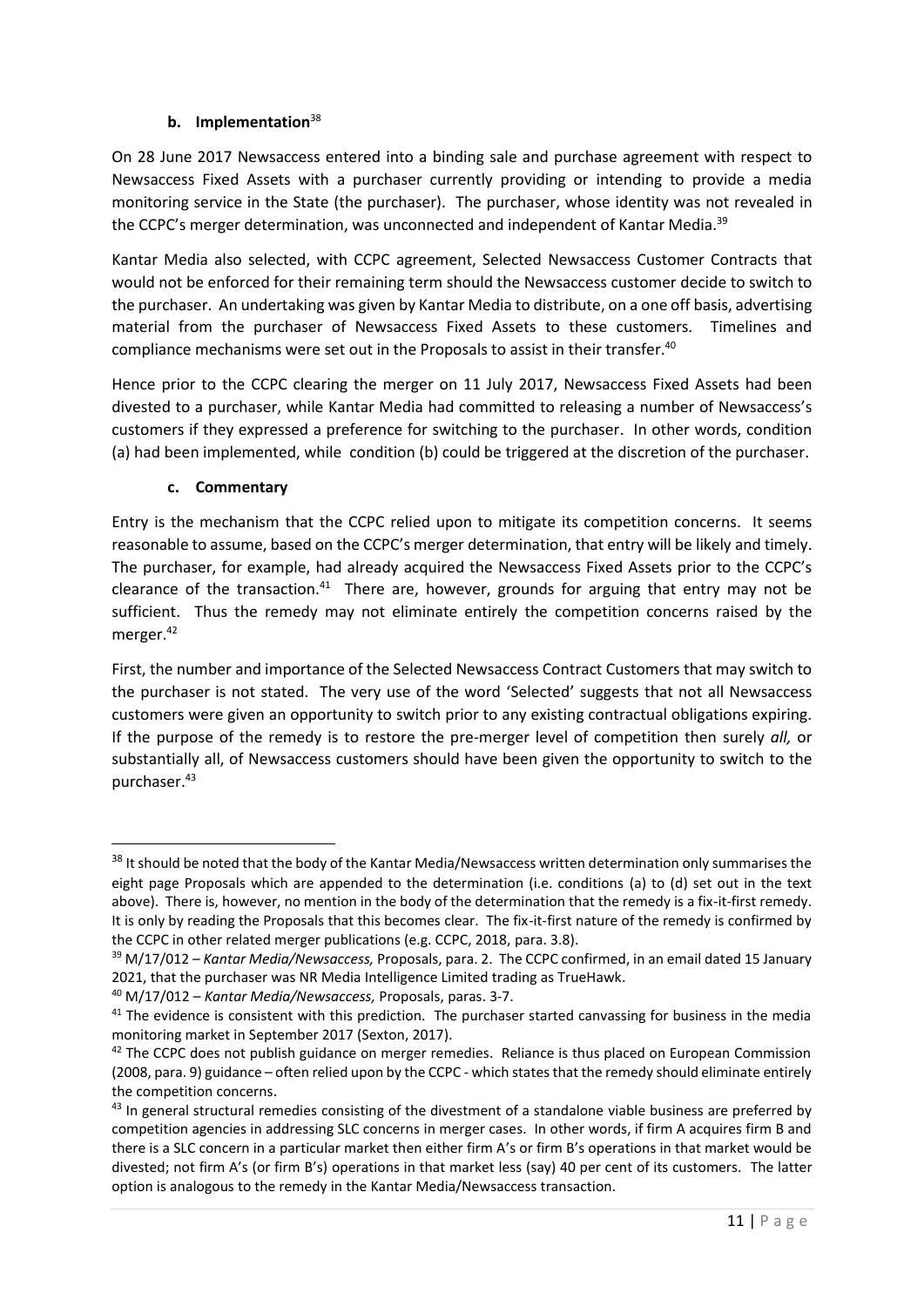The media monitoring market shares of Kantar Media and Newsaccess are not detailed by the CCPC, nor is the importance of the Selected Newsaccess Contract Customers. It is not a case of such information being partially redacted in the CCPC's determination – as is often the case with market shares; it is not there in the first place.<sup>44</sup> Nonetheless, using various sources, in 2015 Newsaccess accounted for 31.7 per cent of the media monitoring market, Kantar Media the remaining 68.3 per cent.<sup>45</sup> If the purchaser is to restore competition this suggests that Selected Newsaccess Contract Customers should account for at least 20 to 25 per cent, if not a third, of the media monitoring market. However, the market share of the Selected Newsaccess Contract Customers cannot be estimated based on available information.

Second, the purchaser's capacity to market its services to the Selected Newsaccess Contract Customers is arguably too limited. Under the Proposals Kantar Media undertakes that "*it will procure that Newsaccess will distribute on a once off basis, advertising material on behalf of the Purchaser to*  each of the Selected Contract Customers of Newsaccess."<sup>46</sup> Kantar Media incentives are not aligned with those of the CCPC nor the purchaser. The former does not want to lose Newsaccess customers, <sup>47</sup> while the CCPC and the purchaser want these customers to switch.

Third, there is no mechanism that ensures a certain minimum number of Selected Newsaccess Contract Customers switch to the purchaser. While clearly it is up to each customer to decide whether or not to switch to the purchaser, the remedy could have included a provision that Kantar Media would facilitate switching and if not all of the initial set of Selected Newsaccess Contract Customers switched, then Kantar Media will add further customers until the minimum is attained. At this point the merger could have been completed. This provides the appropriate set of incentives for Kantar Media.

Fourth, reliance on entry to resolve competition concerns flowing from a merger does not have a good track record while the evidence suggests that there are better alternative remedies than the sale of selected assets. A recent ex post study of eight UK merger cases, where entry and expansion played an important role in the UK competition agency's decision to clear the merger, in only three cases was entry timely, likely and sufficient.<sup>48</sup> The US Department of Justice's *Antitrust Division Policy Guide to Merger Remedies*, states "*[T]he Federal Trade Commission Divestiture Study found that divestitures of*  on-going businesses succeeded at a higher rate than divestitures of selected assets."<sup>49</sup> The 2020 US Department of Justice's *Merger Remedies Manual* makes a similar claim based on a more recent Federal Trade Commission remedy study.<sup>50</sup>

<sup>44</sup> Typically in competition agency merger determinations such as those of the CCPC or the European Commission market shares are redacted but placed within 5 or 10 percentage point intervals.

<sup>45</sup> For details see Annex A.

<sup>46</sup> M/17/012 – *Kantar Media/Newsaccess,* Proposals*,* para. 3. By accessing such information Kantar Media potentially has access to market sensitive information that can be used to better compete with the purchaser. <sup>47</sup> As a result those Newsaccess customers least likely to switch might be selected and/or "difficult" customers

such as those that are tardy in paying or constantly complaining.

<sup>48</sup> KPMG (2017).

<sup>49</sup> US, DoJ (2011, pp. 8-9).

<sup>50</sup> US, DoJ (2020, p. 8, & fn 30).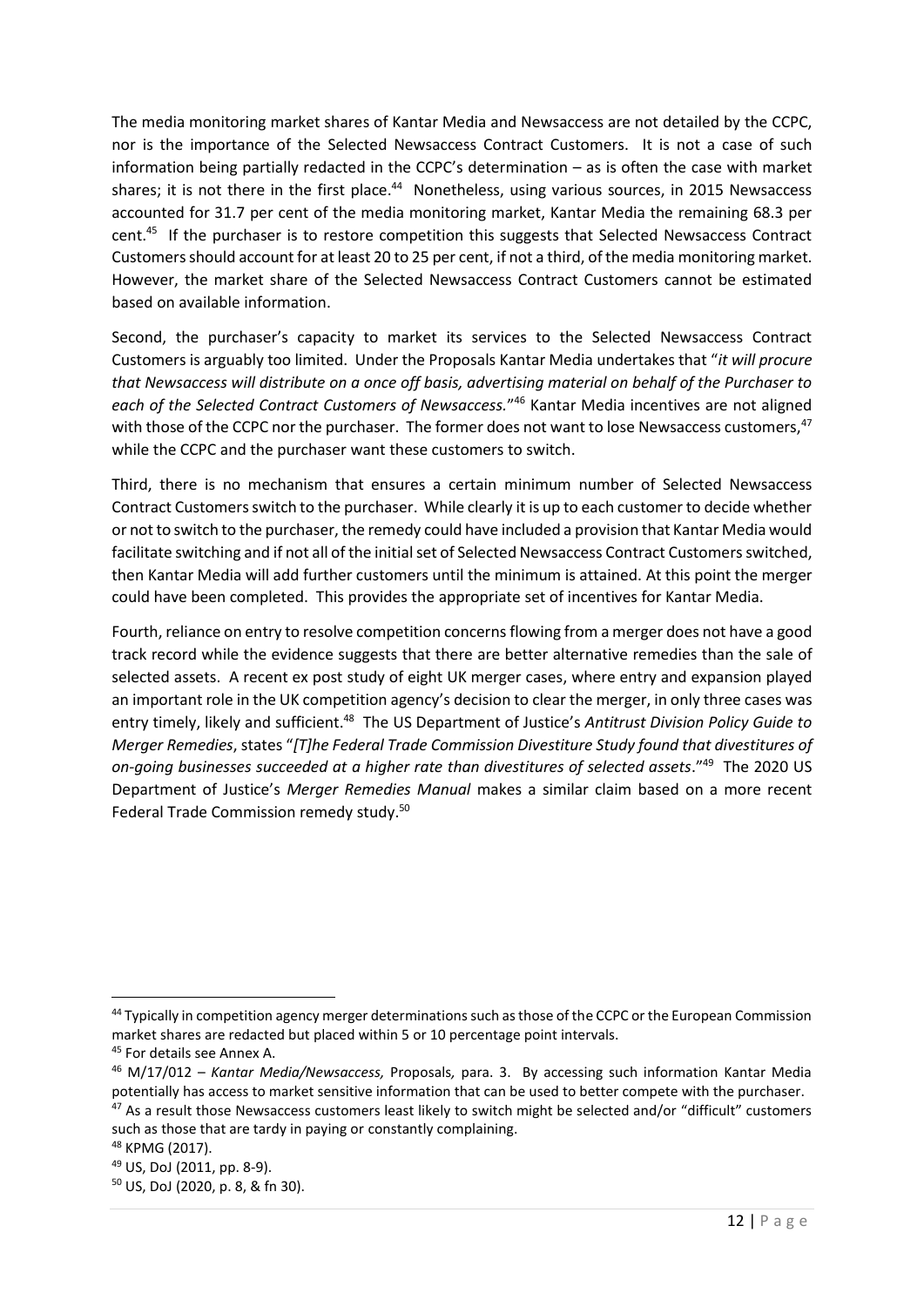# **V. Would the Proposed New CCPC Powers Have Made A Difference?**

## **a. Introduction**

Typically, a merger to monopoly would be prohibited by a competition agency or alternatively cleared with the divestment of a viable, existing business covering the area of the overlap.<sup>51</sup> Up until the Kantar Media/Newsaccess transaction all two-to-one mergers in Ireland had either been prohibited by the CCPC (M/04/032 – *IBM/Schlumberger*) or the parties had withdrawn the merger following the initiating of legal proceedings by the CCPC (*Eason/Argosy*). None had been cleared by the CCPC with or without conditions. In 2017 Kantar Media/Newsaccess was the first example in Ireland of a twoto-one merger being cleared, albeit with conditions.<sup>52</sup>

The CCPC were, it could be argued, in a difficult position in terms of agreeing a suitable remedy with the parties in the Kantar Media/Newsaccess transaction. Steps had already been taken to implement the transaction by 23 February 2017, when Kantar Media agreed not to take further steps towards implementation:

- on 1 February 2017 the three Directors of Newsaccess together with the Secretary had resigned; <sup>53</sup>
- employment (including directors) levels in Newsaccess were more than halved in 2017; from 20 (on average) in 2016 to seven in 2017; and,
- Newsaccess customers migrated to the centralised London based Kantar Media platform for media monitoring purposes from 1 February 2017.<sup>54</sup>

Unwinding the merger would therefore seem to have been impractical. In other words, neither retrospective prohibition of the transaction nor Kantar Media divesting itself of Newsaccess (i.e. a viable existing business covering the area of overlap) seemed to be feasible remedies. Since the merger was below the compulsory notification thresholds, gun jumping was not an issue.

Thus, the CCPC appears to have had little option but to accept a remedy that arguably suffered from a number of shortcomings (Section IV). This raises the question of whether or not the new powers that the Department proposes to grant the CCPC with respect to mergers that are notified on a voluntary basis: (i) to make interim orders preventing the implementation of a transaction; and, (ii) to unwind a completed merger so as to restore pre-merger competition, would have made a difference in the Kantar Media/Newsaccess merger.

# **b. Rationale for New CCPC Powers?**

Before answering this question, the Department's grounds for the proposed changes with respect to below threshold mergers are considered. The rationale should inform the discussion of the Kantar Media/Newsaccess case study; it should also point to shortcomings in the current long standing approach of the CCPC to below threshold mergers which may raise competition concerns. However,

<sup>&</sup>lt;sup>51</sup> Of course, if barriers to entry are low and customers are not in some way locked into the incumbent, then the merger to monopoly may not lead to a SLC.

<sup>52</sup> Based on McCann FitzGerald (2021a), which refers to, "*Key Investigations 2003-2020*." It should be noted that this source does not include the Kantar Media/Newsaccess transaction in this tabulation.

<sup>53</sup> On this and the next point see Newsaccess Limited, *Unaudited Abridged Financial Statements for the Year Ended 31 December 2016*. These accounts are filed with the Companies Registration Office. (For details see: [www.cro.ie\)](http://www.cro.ie/).

<sup>&</sup>lt;sup>54</sup> For details see Paul (2017) and, PRII (2017).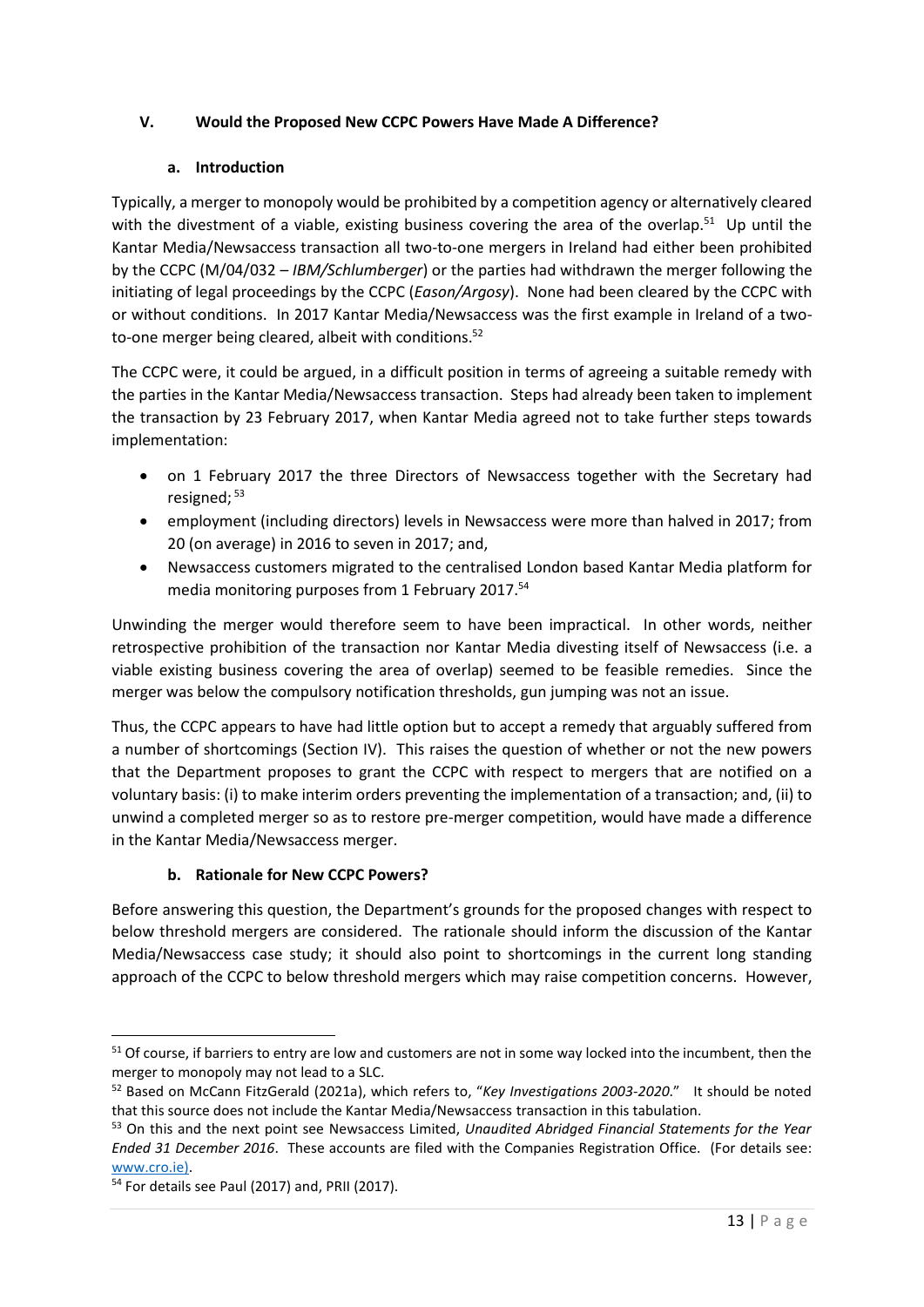what is striking is that the Department offers in its consultation document no justification, explanation and/or context for the proposed new CCPC powers.<sup>55,56</sup>

Indeed, the evidence cited in Section II suggests that the current approach of the CCPC to below threshold or non-notifiable mergers that may raise competition concerns is working well. In autumn 2012, for example, the CCPC were concerned that the two-to-one Eason/Argosy below threshold merger would lead to increased prices and reduced choice. However, as noted in Section II, after the CCPC initiated legal proceedings on the basis that the merger was an anti-competitive agreement, the merger was abandoned.

Nonetheless, the proposed new CCPC powers may have reflected a concern that raising the merger thresholds on 1 January 2019 would lead to an increase in the incidence in the below threshold mergers that raised competition concerns.<sup>57</sup> However, there is no evidence that this is the case. There was no upsurge in such cases (Table 1).<sup>58</sup> The CCPC's annual *Mergers & Acquisitions Reports* for 2019 and 2020 does not highlight or even mention below threshold notifications as an issue nor does it feature in the CCPC's Annual Report for 2019.<sup>59</sup> The CCPC also files, at the OECD, an Annual Report on *Competition Policy Developments in Ireland.* While the most recent, for 2019, refers to the increase in merger thresholds in 2019 there is no mention of difficulties arising with respect to below threshold mergers raising competition concerns.<sup>60</sup>

# **c. New Powers, Better Outcome for Consumers?**

In the Kantar Media/Newsaccess transaction it is difficult to see how the proposed new powers would have been deployed such that consumer welfare would have increased. The SLC test is a consumer welfare test. Hence the benchmark for assessing the proposed new CCPC powers for below threshold mergers is whether their introduction improves consumer welfare.

Although Kantar Media agreed to take no further steps towards implementing the transaction on 23 February 2017, the notification was not made until 9 March 2017. It would only have been at that stage that the CCPC could have issued an interim order preventing further implementation of the transaction. In other words, the interim order would not have come into effect until two weeks after the voluntary undertaking already given by Kantar Media.<sup>61</sup> Admittedly an interim order has greater

<sup>&</sup>lt;sup>55</sup> DETE (2021, p. 5). Neither has the CCPC provided a justification. See, for example, the CCPC's testimony on 23 February 2021 during the pre-legislative scrutiny of the General Scheme of the Competition (Amendment) Bill 2021 before the Joint Committee on Enterprise, Trade and Employment. In part this is explained by the fact that the focus of the proposed legislation is on the transposition of the ECN+ Directive. [https://www.oireachtas.ie/en/debates/debate/joint\\_committee\\_on\\_enterprise\\_trade\\_and\\_employment/202](https://www.oireachtas.ie/en/debates/debate/joint_committee_on_enterprise_trade_and_employment/2021-02-23/2/) [1-02-23/2/.](https://www.oireachtas.ie/en/debates/debate/joint_committee_on_enterprise_trade_and_employment/2021-02-23/2/) 

<sup>&</sup>lt;sup>56</sup> The issue of killer acquisitions has raised questions concerning the appropriate merger thresholds and the power of competition agency's to compel notification for below threshold mergers. (For further discussion see OECD (2020)). However, it is not at all clear how the Department's proposals relate to such acquisitions. <sup>57</sup> For details of the change in merger notification thresholds see footnote 5 above.

<sup>&</sup>lt;sup>58</sup> It should be noted that the merger thresholds were also raised in 2006, which it was anticipated would also lead to a substantial decline in merger notifications. However, Tables 1 to 3 show no upsurge in below threshold mergers that raise competition concerns followed . For discussion of this 2006 change in thresholds see Andrews, Gorecki & McFadden (2015, pp. 272-274) and Gorecki (2011).

<sup>&</sup>lt;sup>59</sup> All these publications may be found on the CCPC's website: www.ccpc.ie.

<sup>60</sup> CCPC (2020, paras. 1, 3 & 10)*.*

 $61$  Such a lag is likely to be the rule in cases where the CCPC has requested voluntary notification.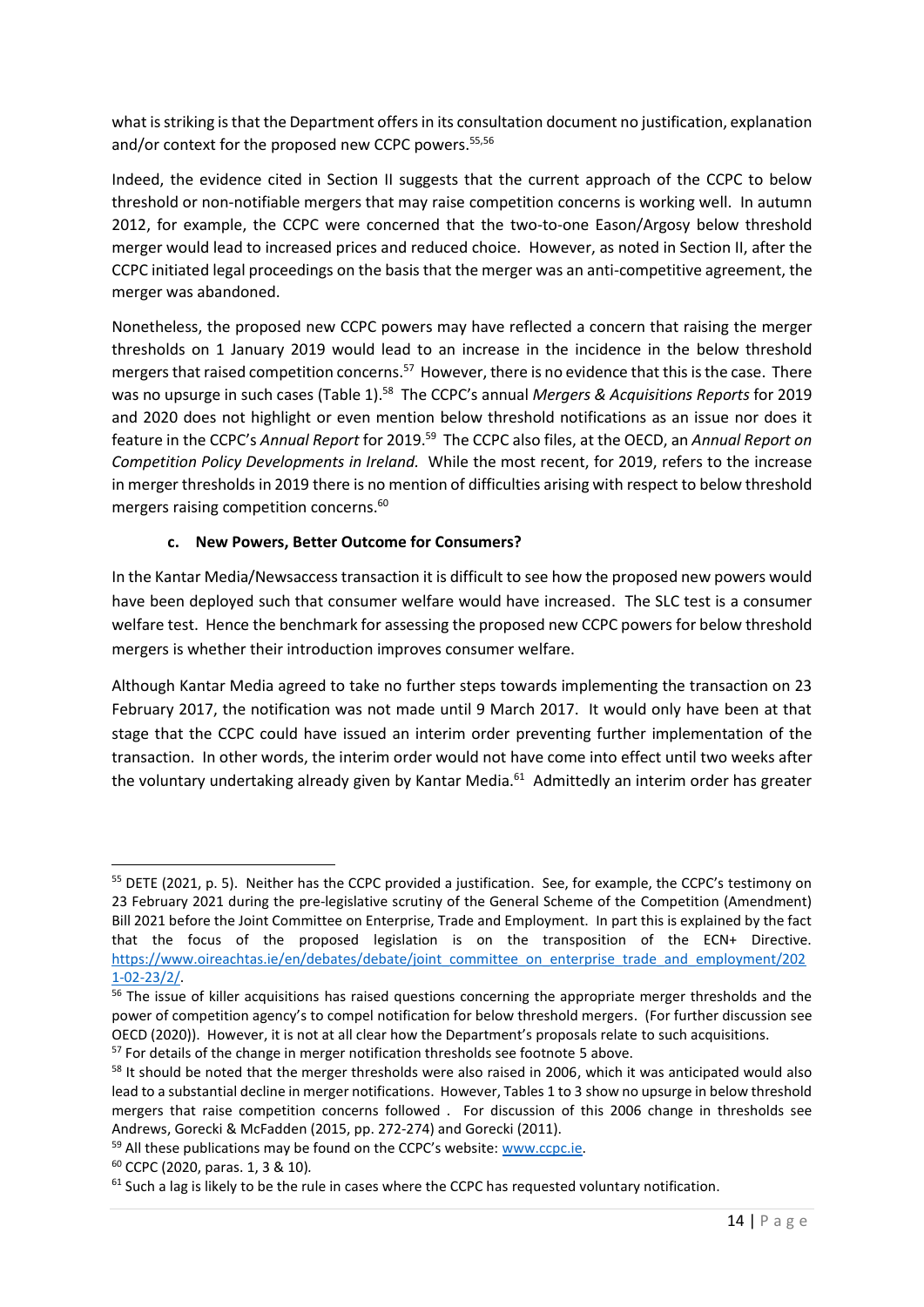legal weight than an undertaking in terms of enforceability, but there is no evidence that Kantar Media did not comply with its undertaking to the CCPC.

In terms of the second power, to unwind the merger, such a move by the CCPC would, as noted above, be difficult in view of the fact that substantial steps had already been undertaken to implement the transaction. Furthermore, the centralisation of operations in London suggests certain indivisibilities, inhibiting the creation of a standalone business. Nonetheless, abstracting from these practical problems, assume that the merger could have been unwound at minimal cost, would this have made a difference to the outcome of the Kantar Media/Newsaccess in terms of the remedy?

If the CCPC were to have ordered the unwinding of the Kantar Media/Newsaccess transaction then this implies that:

- the merger is likely to lead to an SLC. If the merger raises no competition concerns then there are, of course, no grounds for unwinding the merger; and,
- prohibition is the appropriate remedy. If the SLC can be cured by the merged entity divesting itself of the overlap activities where the SLC arises, then this can be achieved without necessarily unwinding the merger.

In the Kantar Media/Newsaccess transaction, the first condition is satisfied for reasons set out in Section III. Whether or not the second condition is satisfied requires more discussion.

If CCPC precedent concerning two-to-one mergers is used as guide then the CCPC would likely in 2017 have prohibited the Kantar Media/Newsaccess transaction. This conclusion is strengthened by the fact that the remedy agreed between the CCPC and Kantar Media suffers a number of shortcomings that raise questions concerning its efficacy. In other words, it is arguable that the CCPC had to settle for a second best solution due, in part at least, to the exigencies of the situation in which it found itself.

This is, however, an untenable argument. First, notwithstanding the points raised in Section IV concerning the shortcomings in the remedy, there is no evidence that the CCPC considered the remedy in the Kantar Media/Newsaccess merger was inadequate. Several of the criticisms of the merger remedy could have been easily accommodated. The CCPC concluded, based on market testing the remedy with potential entrants and responses from customers, that entry would be likely, timely and sufficient.<sup>62</sup> The CCPC explicitly state that in light of the Proposals that the merger "will not *substantially lessen competition*."<sup>63</sup>

Second, if the CCPC had decided to prohibit the Kantar Media/Newsaccess merger the transaction would have been void and would, of necessity, have to be unwound. Kantar Media might well have appealed the CCPC decision, with the courts having to decide on the merits of the CCPC's intervention. It is not clear how the situation would have been any different if the Department's proposal had been in existence and the CCPC decided to unwind the merger using this new power. Again Kantar Media might well have appealed the CCPC decision with the issue once again ending up in the courts.<sup>64</sup>

<sup>62</sup> M/17/012 – *Kantar Media/Newsaccess*, paras. 58-59.

<sup>63</sup> M/17/012 – *Kantar Media/Newsaccess*, para. 61.

 $64$  But the burden of proof may, of course, be different. Matters will become cleared when the legislation underpinning the Department's proposals is published.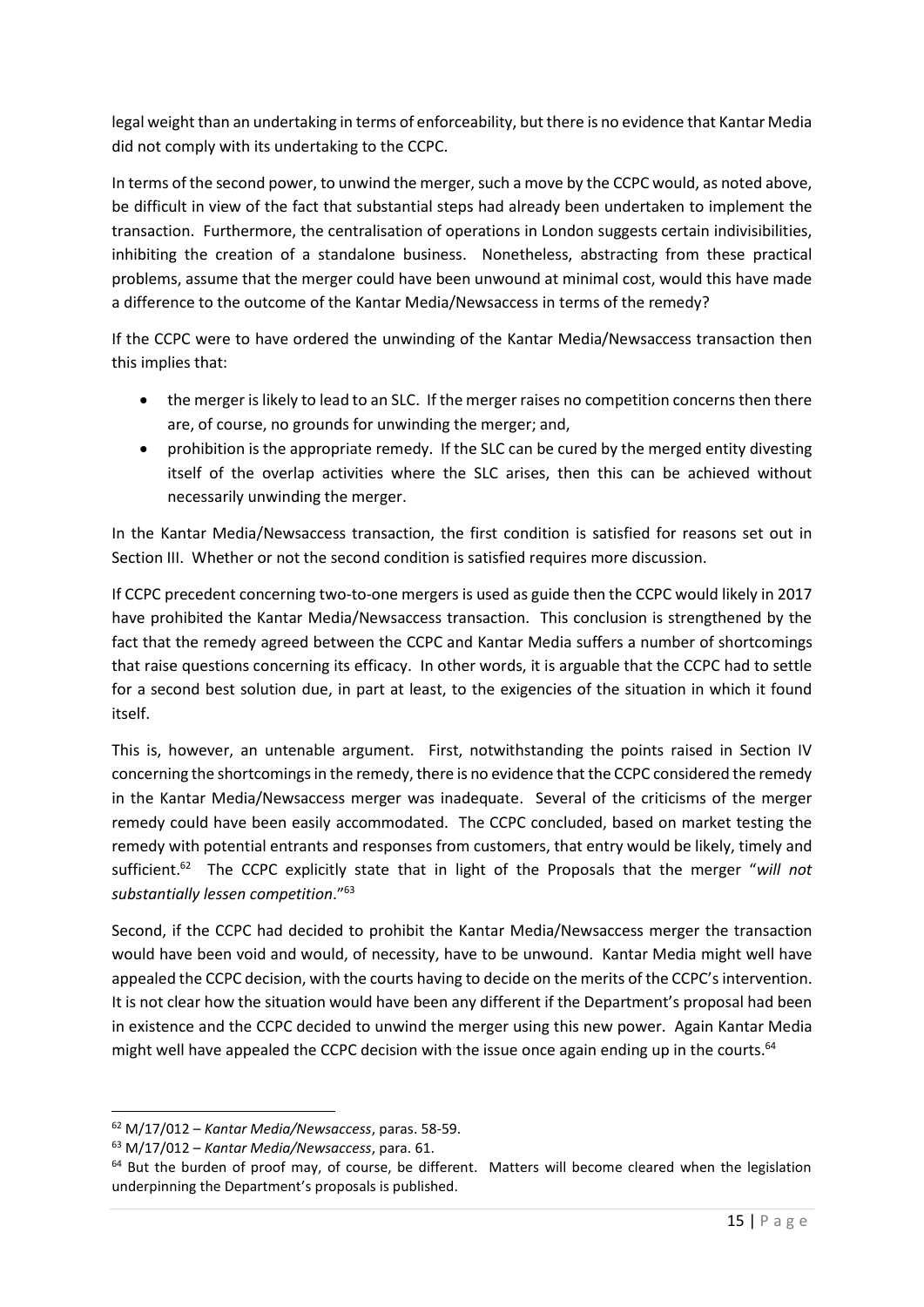Third, there are grounds for arguing that even if the Kantar Media/Newsaccess transaction had been a notifiable transaction a similar, if not the same, remedy would have been adopted. The next twoto-one notifiable merger after Kantar Media/Newsaccess, M/18/036 - *Enva/Rilta*, was also cleared with conditions, rather than prohibited.<sup>65</sup> In July 2019 the CCPC cleared M/18/063 - *Berendsen (Elis)/Kings Laundry*, a three-to-two merger, with remedy similar to that in Kantar Media/Newsaccess. Arguably, given the strong grounds for finding a SLC, the Berendsen (Elis)/Kings Laundry should have been prohibited.<sup>66</sup>

Fourth, more generally, the CCPC has recently shown a marked reluctance to prohibit mergers and has typically cleared notified mergers where there were SLC concerns, but with conditions. Since 2009 the CCPC has not prohibited a single notifiable transaction.<sup>67</sup> Arguably, as noted above, at least one of these notified transactions should have been prohibited. In contrast, between 2003 and 2008 the CCPC prohibited three notified transactions.<sup>68,69</sup>

In sum, had the new powers proposed by the Department been available to the CCPC in the Kantar Media/Newsaccess case it seems that little purpose would have been served. Certainly, there is no evidence that consumer welfare would have been enhanced.

# **d. New Powers: Influencing Notification Behaviour?**

The discussion so far has assumed that the introduction of these new CCPC powers with respect voluntary notifications will have no influence on the notification behaviour of merging parties. This is unlikely to be the case. These new powers – depending on what legislative constraints are placed on the CCPC in exercising the powers - arguably give the CCPC draconian powers in relation to below threshold mergers that are notified voluntarily. The very existence of such powers, especially in the absence of any justification, is likely to generate considerable uncertainty.

In contemplating whether to notify a below threshold merger it seems likely that there will be an increase in the number of voluntary merger notifications, out of an abundance of caution by, for example, legal advisors and the merging parties themselves. This is likely to reimpose some of the burdens on business that the raising of the merger notification thresholds effective from 1 January 2019 was designed to remove.<sup>70</sup> On the other hand, if a below threshold merger likely to raise competition concerns has already been partially or fully implemented and the CCPC requests the firm to notify voluntarily, there is likely to be considerable reluctance to do so, given the new CCPC powers.

<sup>65</sup> M/18/036 – *Enva/Rilta*. In this merger there were a number of markets in which both of the merging parties participated. In one of these, the treatment of hazardous oily tank and interceptor waste, it was a two-to-one merger.

<sup>&</sup>lt;sup>66</sup> For a discussion of the remedy in this case see Gorecki (2020; 2021).

<sup>67</sup> Although, as noted above, when the CCPC challenged the *Eason/Argosy* below threshold merger in 2012 as an anti-competitive agreement the parties abandoned the merger.

 $68$  The CCPC assumed responsibility for merger control on 1 January 2003. The three prohibited transactions were: M/04/032 - IBM/Schlumberger; M/06/039 - *Kingspan/Xtratherm*; and, M/08/009 – *Kerry/Breeo.* In the case of M/08/009 – *Kerry/Breeo,* however, the CCPC's merger determination was subsequently overturned on appeal to the High Court and the merger allowed to proceed. For further discussion of the latter merger see Gorecki (2009).

<sup>&</sup>lt;sup>69</sup> This pattern of merger enforcement is consistent with concerns, albeit expressed with reference to the US, of under enforcement of merger law. See, for example, Kwoka (2020).

<sup>70</sup> DBEI (2017).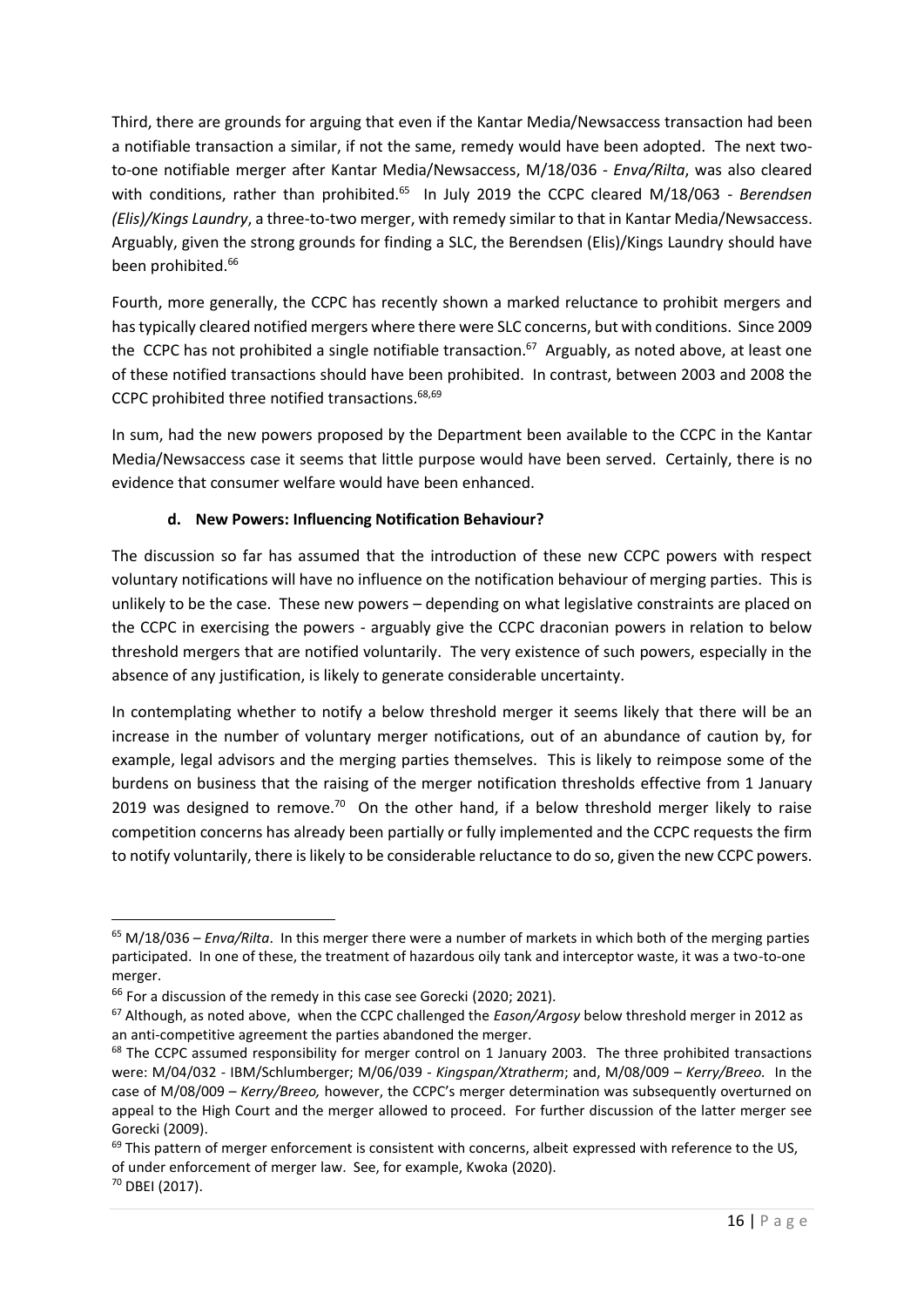#### **e. Conclusion**

No rationale has been advanced by the Department for the CCPC to be given powers to: (i) make interim orders preventing the implementation of a transaction; and, (ii) unwind a completed merger so as to restore pre-merger competition. This is not perhaps surprising in view of the fact that the existing long standing CCPC procedure for dealing with below threshold or non-notifiable mergers that are likely to lead to competition concerns is not only more than adequate but appears to be working well. The lack of rationale for the Department's proposals is inconsistent with the better regulation agenda of government<sup>71</sup> and the movement towards a more evidence based policy formulation.<sup>72</sup>

 $71$  See, for example, Department of the Taoiseach (2004).

<sup>72</sup> See, for example, the opening paper in Lunn & Ruane (2013).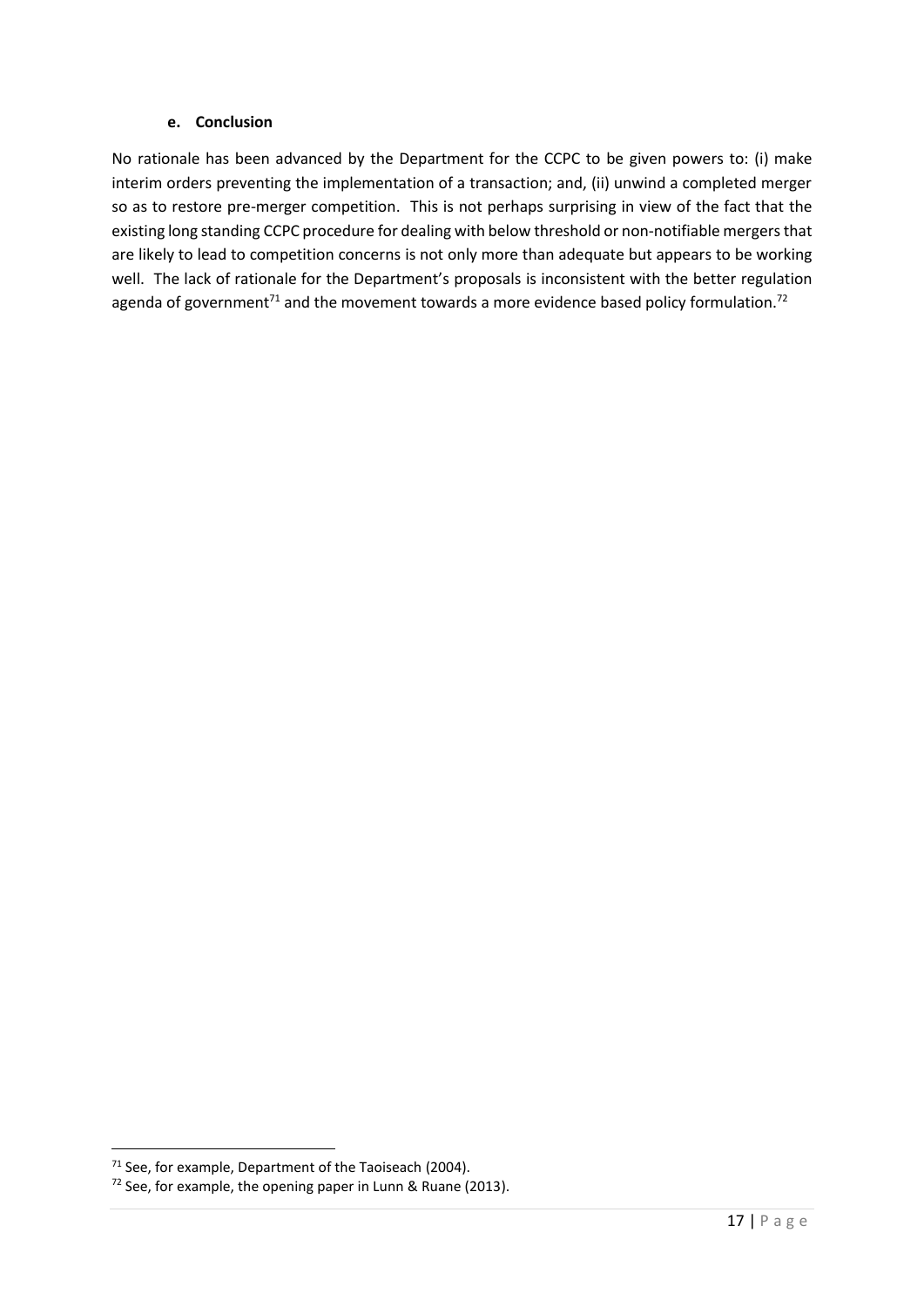#### **Annex A: Estimating Kantar Media & Newsaccess Market Shares**

Kantar Media operates in both Northern Ireland with an office established in 2007 in Belfast and in Ireland, with an office in Dublin established in the 1990s. In other words, Kantar Media operates on an all-Ireland basis. As a result, the aggregate data for Kantar Media needs to be decomposed by geographic area in order to isolate the Ireland component. Kantar Media's annual *Abridged Financial Statements* filed with the Companies Registration Office (CRO) in Dublin separates out the firm's activities by geographic region – Northern Ireland and Ireland - with respect to sales or turnover but only for 2015 (i.e.  $\epsilon$ 4.952 million sales in Ireland) and 2016 ( $\epsilon$ 4.676 million sales in Ireland).<sup>73</sup>

In contrast, Newsaccess's annual *Abridged Financial Statements* filed with the CRO do not detail its sales or turnover. However, in an article in the *Irish Times* commenting on the Kantar Media/Newsaccess transaction, O'Halloran (2017) states that Newsaccess's sales in 2015 were €2.3 million and that it employed 20 persons. These estimates are consistent with the CCPC stating that the turnover of Newsaccess fell below the €3 million notification threshold,<sup>74</sup> and, WPP (2017, Slide 63), the ultimate parent of Kantar Media, in commenting on the acquisition of Newsaccess stating that its employment was "*around 20 people*."

Given that Newsaccess and Kantar Media were the only two print and broadcast media monitoring firms in the State, then in 2015 Newsaccess accounts for 31.7 per cent of the market (i.e. €2.3 million/(€4.952million + €2.3million)); Kantar Media, 68.3 per cent (i.e. €4.952 million/(€4.952million  $+ \epsilon$ 2.3million)).

Employment is one of the only metrics that, using the *Abridged Financial Statements*, can be used to compare the size of Newsaccess and Kantar Media. For the years 2013, 2014 and 2015 for Kantar Media the average number of employees was: 54; 57; and 52 respectively; and for, Newsaccess: 17; 20; and 20, respectively.<sup>75</sup>

If employment had been used instead of sales to estimate market shares then the results for 2015 would have been similar: for Kantar Media, 72 per cent (i.e. 52/(52+20)); for Newsaccess 28 per cent (i.e. 20/(72+20)).

<sup>73</sup> These *Abridged Financial Statements* are for Mediawatch Limited for reasons set out in Section III of the paper. The *Abridged Financial Statements* can be downloaded from the CRO website: [www.cro.ie.](http://www.cro.ie/) <sup>74</sup> M/17/012 – *Kantar Media/Newsaccess,* para. 4.

 $75$  The estimate for 2015 is taken from the sources in the second paragraph of this Annex.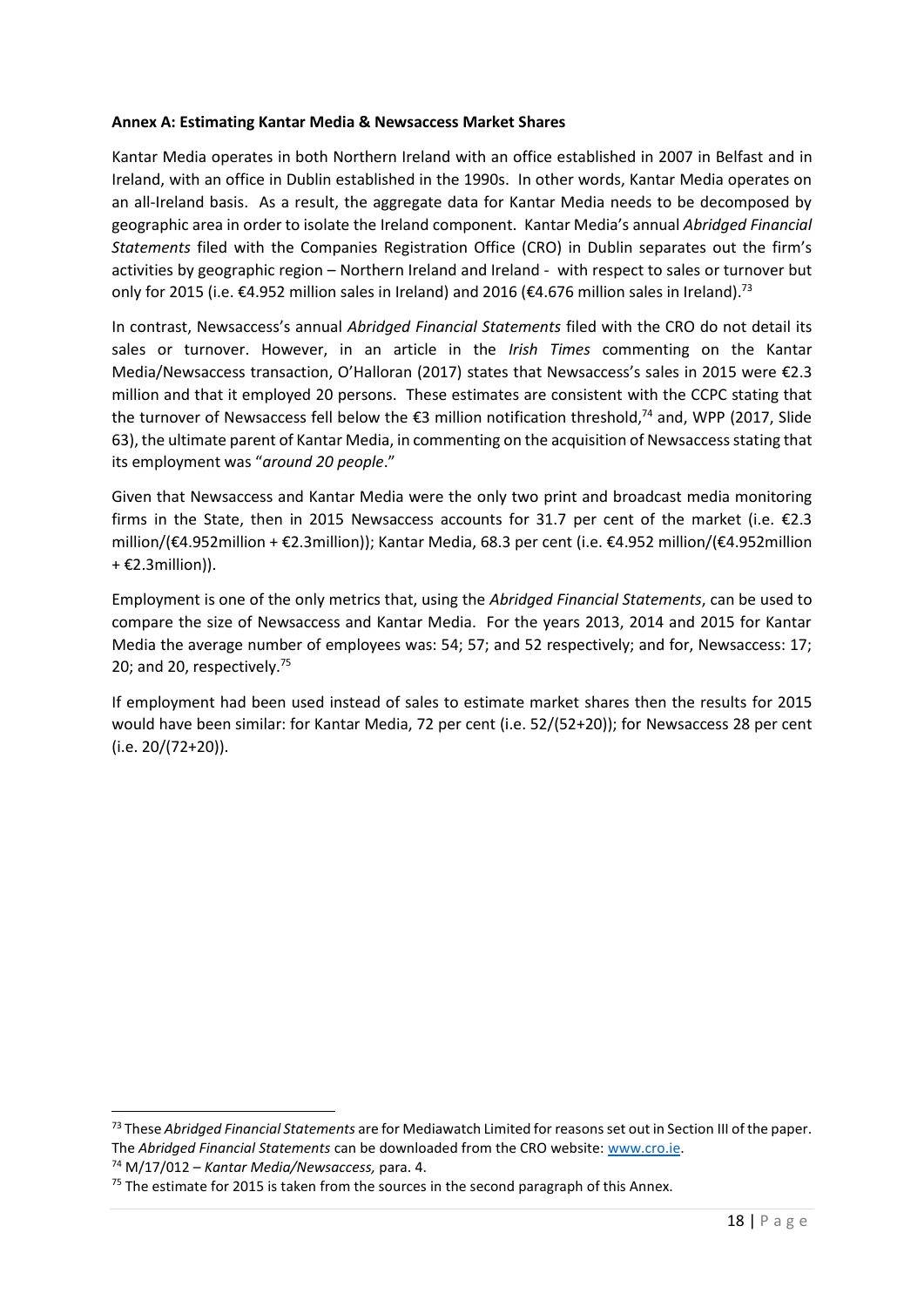#### **References**

- Andrews, Philip, Paul K Gorecki & David McFadden (2015) *Modern Irish Competition Law* (The Netherlands: Kluwer law International).
- Competition and Consumer Protection Commission (CCPC) (2014a) *Notice in Respect of the Review of Non-Notifiable Mergers and Acquisitions*, 31 October (Dublin: CCPC).
- Competition and Consumer Protection Commission (CCPC) (2014b) *Guidelines for Merger Analysis,* 31 October (Dublin CCPC).
- Competition and Consumer Protection Commission (CCPC) (2018) *CCPC Mergers & Acquisitions Report 2017* (Dublin: CCPC).
- Competition and Consumer Protection Commission (CCPC) (2020) *Annual Report on Competition Policy Developments in Ireland 2019,* DAF/COMP/AR(2020)15 (Paris: OECD)*.*
- Competition Authority (2003) *Notice in Respect of the Review of Non-Notifiable Mergers and Acquisitions,* Decision No. N/03/001, September 30 (Dublin: Competition Authority).
- Competition Authority (2004) *Investigation into a Proposed Agreement/Arrangement in Principle Whereby Monaghan Middlebrook Mushrooms Limited would Acquire 100% Shareholding in Carbury Mushrooms Limited.* Enforcement Decision No. E/04/001 (Dublin: Competition Authority).
- Competition Authority (2013) *Annual Report 2012* (Dublin: Competition Authority).
- Competition Authority (2014a) *Annual Report 2013* (Dublin: Competition Authority).
- Competition Authority (2014b) *Submission to the Roundtable on the Investigation of Consummated and Non-Notifiable Mergers.* OECD Competition Commission Working Party 3, Submission S-14-008 (Dublin: Competition Authority).
- Competition Authority (2015) *Annual Report 2014* (Dublin: Competition Authority).
- Department of Business, Enterprise & Innovation (DBEI) (2017) *Consultation on a Review of Certain Provisions under the Competition Act 2002, as amended, Relating to Mergers and Acquisitions*. (Dublin: DBEI).
- Department of Enterprise, Trade & Employment (DETE) (2021) *Public Consultation on Aspects of the Competition (Amendment) Bill 2021* (Dublin: DETE).
- Department of the Taoiseach (2004) *Regulating Better* (Dublin: Stationery Office).
- European Commission (2008) *Commission Notice on Remedies Acceptable under Council Regulation (EC) No. 139/2004 and Under Council Regulation (EC) No 802/2004*, 2008/C 267/01.
- Gorecki, Paul K (2009) "The Kerry/Breeo Merger: Two Views of Countervailing Buyer Power The Competition Authority and the High Court," *European Competition Law* Journal, Vol. 5, No. 2, pp. 585-612.
- Gorecki, Paul K (2011) "Too Many Unnecessary Merger Notifications in Ireland?" *Journal of Competition Law and Economics*, Vol. 7, No. 3, pp. 651-670.
- Gorecki, Paul K (2020) "Procedural Versus Competition Perspectives on a Recent CCPC Merger Remedies: the Berendsen (Elis)/Kings Laundry Transaction." *Competition Law Journal*, Vol. 19, Issue 3, pp. 128-135.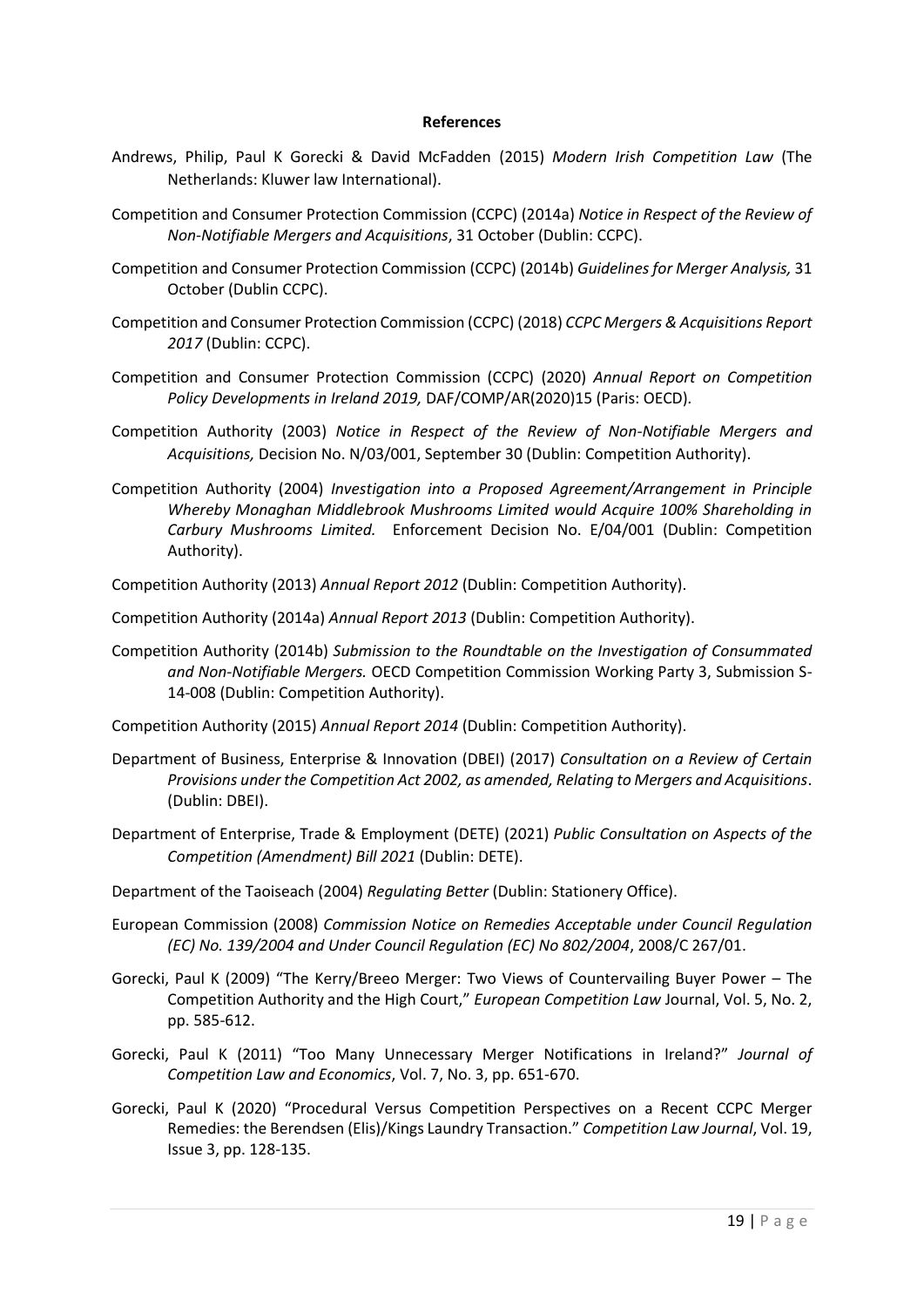- Gorecki, Paul K (2021) "Contract Divestment as a Merger Remedy: The Berendsen (Elis)/Kings Laundry Case." Unpublished Paper.
- Hass-Wilson, Deborah (2014) "Revisiting a Merger: FTC v. Evanston Northwestern Healthcare (2007)" in John E Kwoka & Lawrence J. White, (eds) (2014) *The Antitrust Revolution*, Sixth Edition (New York: Oxford University Press), pp. 117-143.
- International Competition Network (ICN) (2008) *Setting Notification Thresholds for Merger Review,* Report to the ICN Annual Conference, Kyoto, Japan, April. [http://old.internationalcompetitionnetwork.org/uploads/library/doc326.pdf.](http://old.internationalcompetitionnetwork.org/uploads/library/doc326.pdf)
- KPMG (2017) *Entry and Expansion in UK Merger Cases. An Ex-Post Evaluation* (London: Competition & Markets Authority).
- Kwoka, John (2020) *Controlling Mergers and market Power: A Program for Reviving Antitrust in America.* (Boston MA: Competition Policy International).
- Lunn, Pete & Frances Ruane, (eds) (2013) *Using Evidence to Inform Policy* (Dublin: Gill & Macmillan).
- McCann FitzGerald (2021a) *Irish Merger Control 2020 – Your 3-minute Update*. 15 January. [https://www.mccannfitzgerald.com/knowledge/antitrust-competition/irish-merger-control-](https://www.mccannfitzgerald.com/knowledge/antitrust-competition/irish-merger-control-2020-3-minute-update)[2020-3-minute-update.](https://www.mccannfitzgerald.com/knowledge/antitrust-competition/irish-merger-control-2020-3-minute-update)
- McCann FitzGerald (2021b) "Department of Enterprise, Trade and Employment Launches Consultation on Reform of Irish Competition Law," *Knowledge,* 15 January. [https://www.mccannfitzgerald.com/knowledge/antitrust-competition/department-of](https://www.mccannfitzgerald.com/knowledge/antitrust-competition/department-of-enterprise-trade-and-employment-launches-consultation-on-reform-of-irish-competition-law)[enterprise-trade-and-employment-launches-consultation-on-reform-of-irish-competition](https://www.mccannfitzgerald.com/knowledge/antitrust-competition/department-of-enterprise-trade-and-employment-launches-consultation-on-reform-of-irish-competition-law)[law.](https://www.mccannfitzgerald.com/knowledge/antitrust-competition/department-of-enterprise-trade-and-employment-launches-consultation-on-reform-of-irish-competition-law)
- O'Halloran, Barry (2017) "Kantar Media Must Sell Part of Irish Rival as Condition of Takeover." *Irish Times*, 12 July. [https://www.irishtimes.com/business/media-and-marketing/kantar-media](https://www.irishtimes.com/business/media-and-marketing/kantar-media-must-sell-part-of-irish-rival-as-condition-of-takeover-1.3152732)[must-sell-part-of-irish-rival-as-condition-of-takeover-1.3152732.](https://www.irishtimes.com/business/media-and-marketing/kantar-media-must-sell-part-of-irish-rival-as-condition-of-takeover-1.3152732)
- Organisation for Economic Co-operation and Development (OECD) (2014) *Investigations of Consummated and Non-Notifiable Mergers*, Note by the Secretariat (Paris: OECD). [http://www.oecd.org/officialdocuments/publicdisplaydocumentpdf/?cote=DAF/COMP/WP3](http://www.oecd.org/officialdocuments/publicdisplaydocumentpdf/?cote=DAF/COMP/WP3(2014)1&doclanguage=en) [\(2014\)1&doclanguage=en.](http://www.oecd.org/officialdocuments/publicdisplaydocumentpdf/?cote=DAF/COMP/WP3(2014)1&doclanguage=en)
- Organisation for Economic Co-operation and Development (OECD) (2016) *Local Nexus and Jurisdictional Thresholds in Merger Control*, Background Note by the Secretariat, Working Party No. 2 on Co-operation and Enforcement, DAF/COMP/WP3(2016)4. (Paris: OECD). [https://www.oecd.org/officialdocuments/publicdisplaydocumentpdf/?cote=DAF/COMP/WP](https://www.oecd.org/officialdocuments/publicdisplaydocumentpdf/?cote=DAF/COMP/WP3(2016)4&docLanguage=En) [3\(2016\)4&docLanguage=En.](https://www.oecd.org/officialdocuments/publicdisplaydocumentpdf/?cote=DAF/COMP/WP3(2016)4&docLanguage=En)
- Organisation for Economic Co-operation and Development (OECD) (2020) *Start-ups, Killer Acquisitions and Merger Control* (Paris: OECD). [Start-ups, Killer Acquisitions and Merger Control](http://www.oecd.org/daf/competition/start-ups-killer-acquisitions-and-merger-control-2020.pdf)  [\(oecd.org\).](http://www.oecd.org/daf/competition/start-ups-killer-acquisitions-and-merger-control-2020.pdf)
- Organisation for Economic Co-operation and Development (OECD) (2021) *OECD Competition Trends 2021, Volume II, Global Merger Control* (Paris: OECD). <http://www.oecd.org/competition/oecd-competition-trends.htm>
- Paul, Mark (2017) "PR body asks competition regulators to intervene following Kantar row." *Irish Times*, 24 June. [https://www.irishtimes.com/business/media-and-marketing/pr-body-asks](https://www.irishtimes.com/business/media-and-marketing/pr-body-asks-competition-regulators-to-intervene-following-kantar-row-1.3131648)[competition-regulators-to-intervene-following-kantar-row-1.3131648\)](https://www.irishtimes.com/business/media-and-marketing/pr-body-asks-competition-regulators-to-intervene-following-kantar-row-1.3131648).